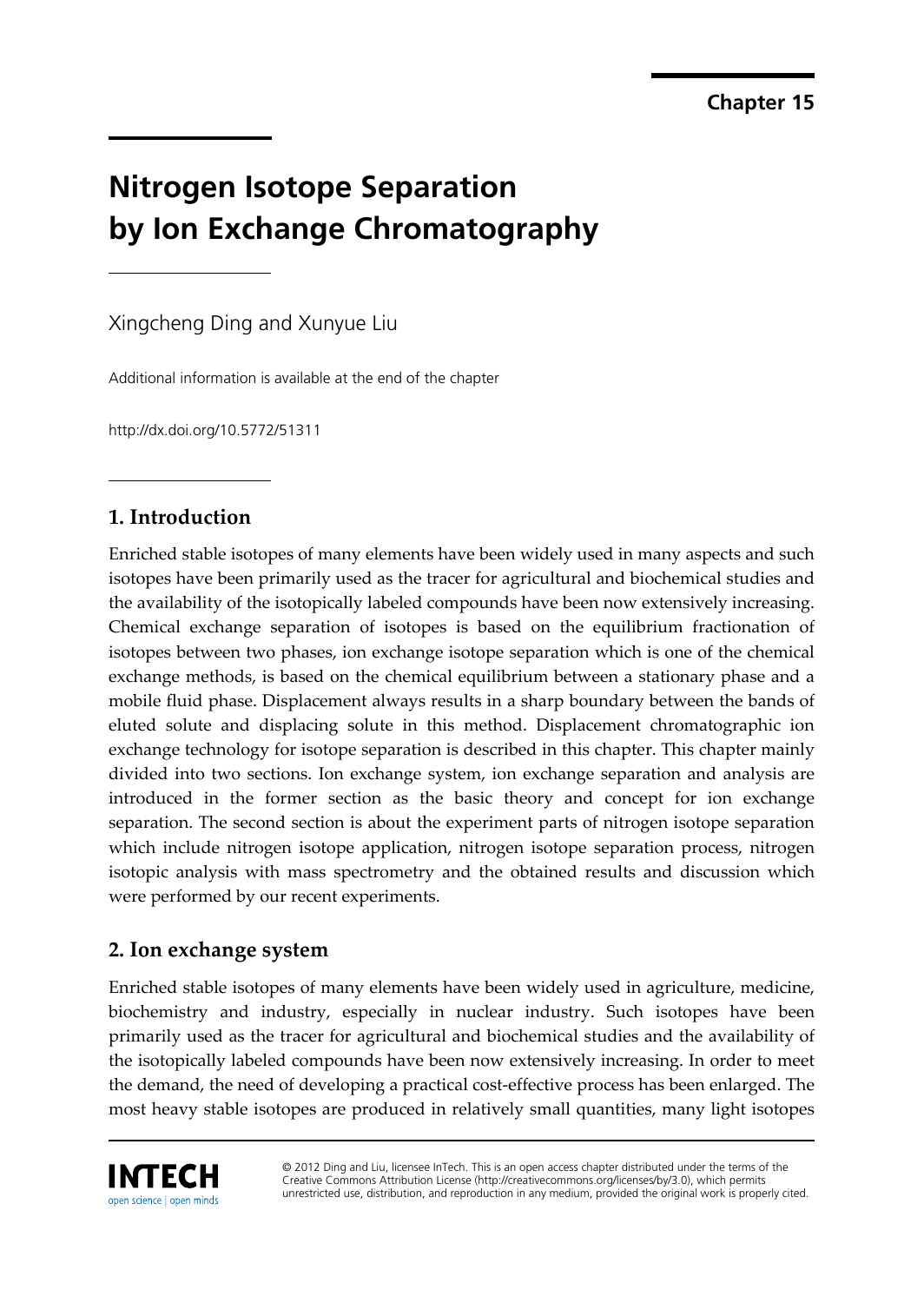are used in large quantities. Distillation is used in industry to separation the isotopes of hydrogen, carbon, boron, nitrogen and oxygen. Chemical exchange is the satisfactory technique for separating isotopes of light elements because of their relatively high simple process factors (separation factors).

Chemical exchange separation of isotopes is based on the equilibrium fractionation of isotopes between two phases, i.e. one of the isotopes is concentrated more abundantly in one of the phases than in the other phase if two chemical species are distributed in each phase. In this method, the enrichment of the isotopes concerned is achieved when the simple process of isotope separation is multiplied, by arranging the countercurrent contacting of two substances. The countercurrent contacting of the two different chemical substances is most easily realized in vapor-liquid or liquid-liquid system. The contacting takes place in conventional systems such as packed columns, mixer-settlers, etc. In this process it is necessary to provide reflux at the product end of a chemical exchange plant; the end which the desired isotope being enriched. In general, chemical refluxing is used to complete the conversion of one chemical species into the other at the end of the multi-stage contactor system.

Ion exchange isotope separation, which is one of the chemical exchange methods, is based on the chemical equilibrium between a stationary phase and a mobile fluid phase. In the past, many researchers have studied isotope fractionation on the isotopes both for light and heavy elements in this liquid solid system[1-5] and several isotopes especially for nitrogen isotope have been successfully enriched in laboratory scale by using displacement chromatographic technique [6, 7]. In this process a band of adsorbate is eluted through the column by a displacing solution, which the rate of movement of the band is determined by the equilibrium between solution and adsorbent, not of the material of the band but of the displacing adsorbate. Displacement always results in a sharp boundary between the bands of eluted solution and displacing solution. Thus, the adsorption band moves with keeping a constant band length. During the migration the isotopes in the band are rearranged in order of the distribution coefficients.

# **3. Ion exchange separation and analysis**

# **3.1. Ion exchange column**

## *3.1.1. Batch and column operation*

Ion exchanges are generally employed in the two different modes of operations: batch and column operation. The batchwise operation consists of contacting the whole of an electrolyte solution to be treated with a mass of exchanger and then separating the two phases by means of filtration, decantation, etc. It is quite obvious that for those exchange reactions that do not approach completion, a batchwise operation must be repeated many times before complete transformation is realized. The more unfavorable the equilibrium, the larger the number of stages are necessary for a given degree of exchange or separation.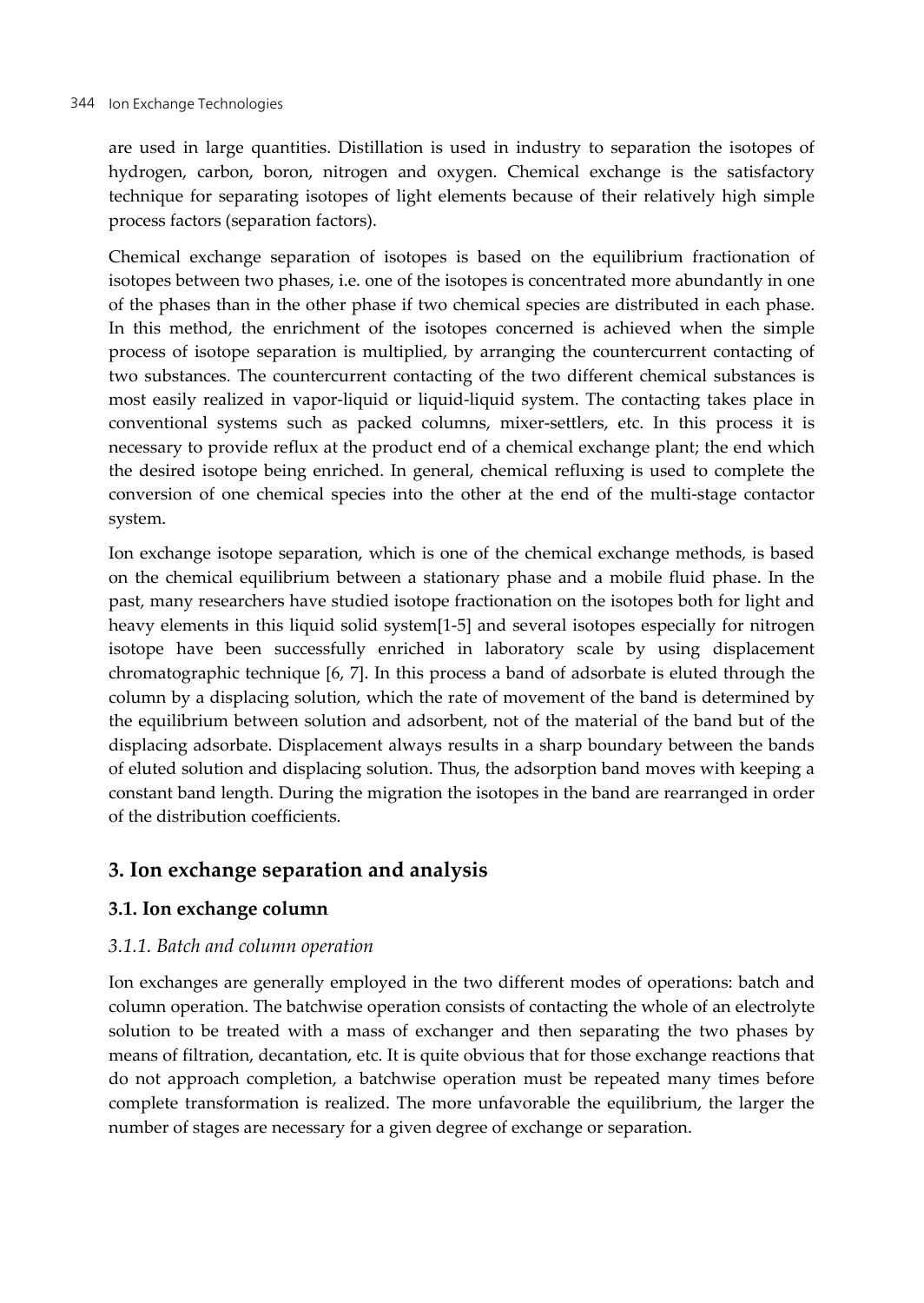The operation of an ion-exchange reaction by leaching the exchanger in a columnwise manner achieves most efficiency the same goal that would take many stepwise stages in a batch method. The column operation is essentially an elaborate multiple batchwise technique in which the uppermost portion of the column is constantly contacting fresh electrolyte whereas the lower portions contact the electrolyte not adsorbed by the upper exchanger. This procedure permits the exchanger bed to become fully exhausted at the top and then gradually downward. Ion exchange chromatography is a technique in which resolution of a mixture is achieved by virtue of differences in migration rates of the components in a column packed with an ion exchanger.

## *3.1.2. Chromatographic column operation*

Chromatography was first applied to colored substances where "bands" of different colors can be seen while they move down the column. The chromatographic column operations are generally conducted in the manners of elution development, displacement development, and frontal analysis [8-10]. In the development techniques, a certain amount of the mixture is introduced at the top of the column and is then "developed" or "eluted" by a suitable agent. In frontal analysis, the mixture is continuously fed to the column. The front boundaries of the various components emerge at different times due to the differences in the migration rates.

#### *3.1.3. Preparation of ion exchange column*

In the analytical applications of ion exchange, it is necessary to utilize uniform particle size ion exchangers in order to avoid irregular flow due to the distribution of particle size. For this purpose, the wet resins in the form of H+ were screened prior to the packing. The stainless steel screens of 42, 80, 200 and 400 meshes are used commonly. Then the ion exchanger with water in a beaker was stirred, and poured the slurry of resin into the column.

Under no circumstances must bubble or air be allowed to form in the bed of the ion exchanger beads. In operation, therefore, the bed must never be allowed to drain; the liquid level must not fall below the top of the bed. The water level was kept at 1-2 cm above the top of the bed during the operation.

The fresh ion exchanger provided by the supplier usually contains impurities, such as low molecular weight organic substances, and metallic ions, such as ferric ions. The new ion exchanger bed was, thus, washed in order to remove these impurities and metallic ions by following manner:

- 1. The bed is first washed with a ten fold column volume of 2.0 M hydrochloric acid.
- 2. The same amount of 10 M sodium chloride is then fed into the column.
- 3. Repeat the process (1) and (2) for three times.
- 4. Repeat the process (1).
- 5. The bed is finally rinsed with distilled water until no leakage of H+ is recognized.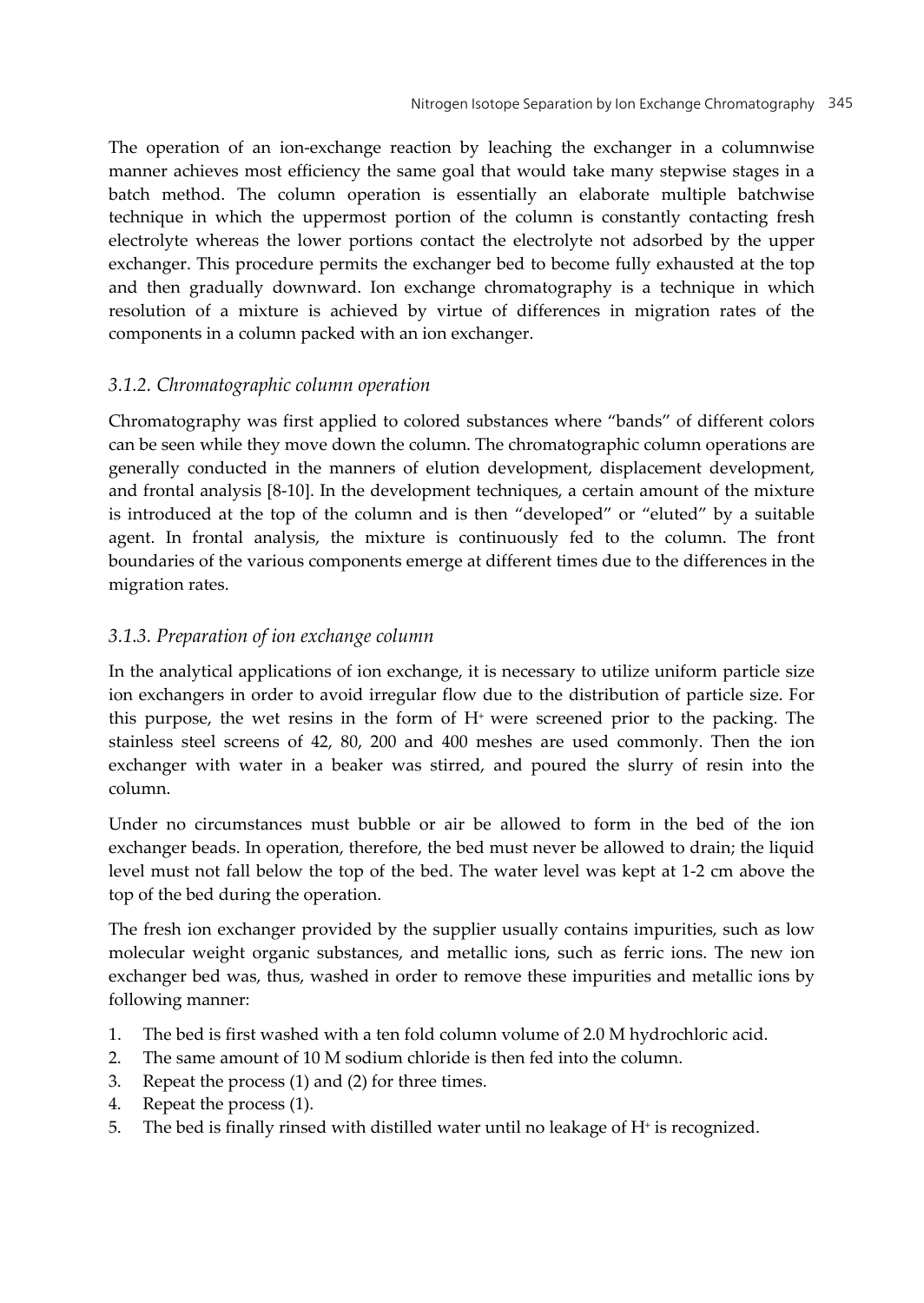## *3.1.4. Apparatus*

In the ion exchange chromatography, high pressure resistant pyrex glass columns with a water jacket were used in the studies of isotope separation. The column of which the inside diameters of 8, 10 and 20 mm were prepared so that the operations are able to be conducted up to the column pressure of 50, 30 and 20 kg/cm2 in each column. To feed solutions, the microprocessor controlled, double plunger type titanium high pressurized pumps were used. The Teflon tubing of 1.0 mm i.d. was employed to connect column and pump. To monitor the column pressure, a pressure gauge with a safety device was placed between the column and the pump. In addition, an air damper was used in order to prevent the piston flow, especially at high flow rate runs, when loading solutions into columns. A schematic diagram of the apparatus used for the ion exchange separation is shown in Figure1. Water jacket was employed to remove the heat of reaction and maintain the column temperature throughout the experiments by circulation the thermostated water.

# **4. Nitrogen isotope application**

Enriched isotope of 15N has been a very valuable commercial product for which there is presently a growing demand in various scientific research and industry applications. In the agricultural field, 15N has been extensively used to study nitrogen cycling in soil-plant relationships. The fertilizer efficiency, distribution, assimilation and metabolic plants in the plant, symbiotic nitrogen fixation and the behavior of fertilizer in soils have been studied with use of 15N. Adriana et al. evaluated the nitrogen fixing capacity of a range of commercial cultivars of maize (*Zea mays L.*) by the 15N isotope-dilution method. Biological nitrogen fixation expressed as percent nitrogen derived from air ranged from 12 to 33 regardless of nitrogen fertilization [11]. Their results demonstrated that maize cultivars obtain significant nitrogen from biological nitrogen fixation, varying by maize cultivar and nitrogen fertilization level. In order to improve yields of crop production in many areas, one strategy is to choose crops with high nitrogen use efficiency that can produce economic yields under limited water supply. Sarr et al. performed the pearl millet (*Pennisetum glaucum*  L.R.Br.) and cowpea (*Vigna unguiculata* L. Walp.) in sole crops and intercrops systems for the nitrogen use efficiency of applied fertilizers  $[12]$ . <sup>15</sup>N-labeled urea at rates of 20 kg ha<sup>-1</sup>(sole and intercrop cowpea) and 41 kg ha<sup>-1</sup>(sole millet and intercrop millet) was derived from the nitrogen fertilizer and 84.70% from nitrogen mineralized in soil. In addition, many other publications reported the 15N application in agroecological system [13-17]. In the industrial application, growing attention has been recently placed on the use of  $15N$  isotope for the nitride fuels of FBRs (Fast Breeders Reactors) because of their desirable properties of large thermal conductivities and large breeding ratio [18-20].

## **4.1. Nitrogen isotope separation process**

The separation of the nitrogen isotope has been studied since Urey et al. first succeeded in concentration of the nitrogen isotope of atomic weight 15 by using chemical exchange between ammonia gas and aqueous solutions of ammonium salts [21]. In their work, the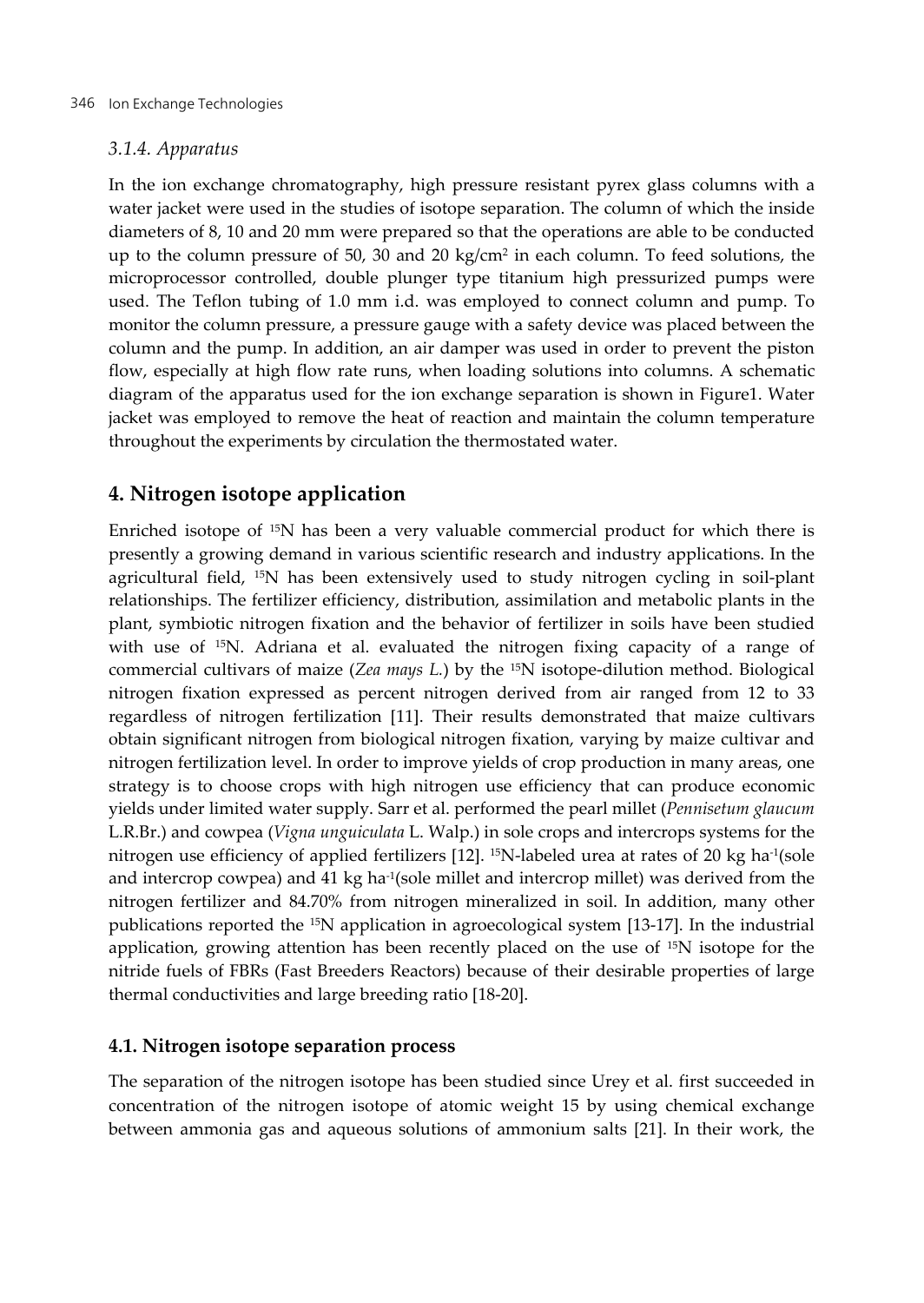



**Figure 1.** Schematic diagram of the apparatus for ion exchange separation

considerable quantities of material containing up to 75% atom of 15N was obtained by exchange between ammonia and aqueous ammonium nitrate solutions. Later, in 1955, Spinder and Taylor [22] developed the chemical exchange method involving the exchange between nitric acid and nitric oxide as Equation 1:

$$
{}^{15}NO + H^{14}NO_3 = {}^{14}NO + H^{15}NO_3 \tag{1}
$$

The fractionation factor of the exchange reaction obtained at 1.0 M nitric acid 1.062 is extremely favorable compared with the separation factors of most other possible separation methods of nitrogen isotopes by chemical system. In this process, the 15N concentrates in the nitric acid and thus 15N enriches in the lower part of the exchange column. In Japan, 15N has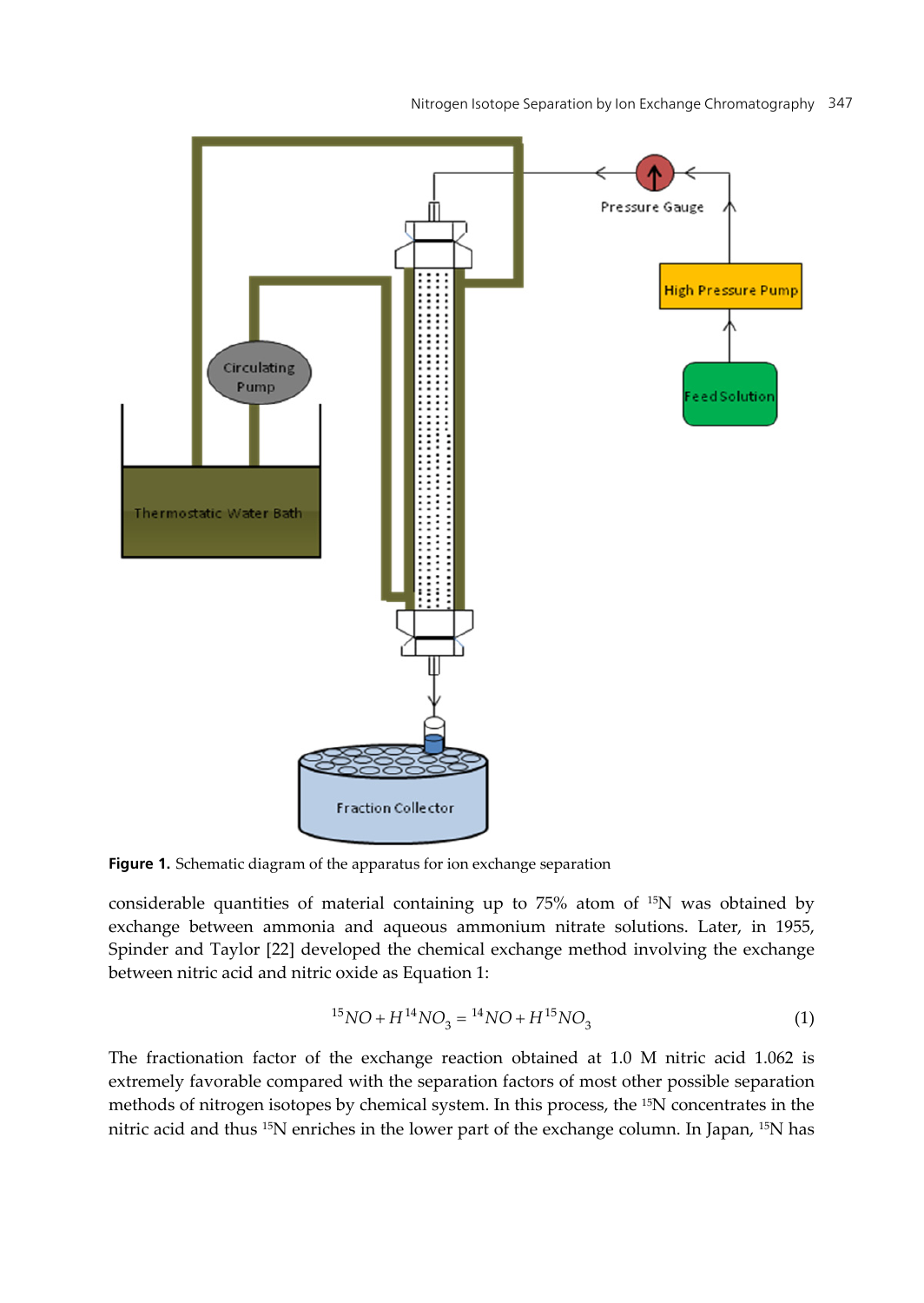been commercially produced using this technique, which is called NITROX process. In Romania, Axente et al. have studied this process for thirty years using a laboratory-scale experimental plant [23]. Some other isotope separation methods such as distillation and thermal diffusion have also proved to be satisfactory for 15N separation [24-27].

Ion exchange process on nitrogen isotope separation has been studied since Spedding et al. first succeeded in the enrichment of 15N by cation exchange chromatography [6]. In their experiment, the separation factor of the isotopic exchange between the two phases of the dilute ammonium hydroxide solution and the cation exchange resin (Dowex 50-x12) in ammonium form was measured as 1.0257±0.0002. A few years later, the studies on the nitrogen isotope separation by ion exchange were reported by two Japanese research groups Ishimori[28] and Kakihana [29]. Ishimori investigated the influence of operating temperature and concentration of ammonium solution on the isotope effects in a batch equilibrium system. Kakihana measured the separation factors of nitrogen isotopes for NH3 and NH4Cl in acetone water and ethanol water mixture systems. Afterwards, in 1980s, Park and Michaels studied the separation process developed by Spedding et al. under various operating conditions using columns packed with sulfonated polystyrene-divinylbenzene copolymers [30]. In the recent years, Krugrov et al. studied  $NH<sub>3</sub>-NH<sub>4</sub>$  system using SMB (simulated moving bed) process for various flow rates under total reflux [31] and the theoretical analysis of separating nitrogen isotopes by ion exchange was reported by Aoki et al [32].

## **4.2. Nitrogen isotopic analysis with mass spectrometry**

If an aqueous solution of ammonium hydroxide is placed in contact with a cation exchanger, the following exchange reaction occurs:

$$
{}^{14}NH_4^{\ +} + {}^{15}NH_4OH = {}^{15}NH_4^{\ +} + {}^{14}NH_4OH
$$
 (2)

the result of which, under equilibrium conditions, is that the heavy nitrogen isotope, by means of the ammonium ion, is distributed more abundantly in the solid phase, which is the cation exchanger. In order to multiply the elementary effect for separating 15N, the following chromatographic separation process developed by Spedding was employed [6]: the ion exchanger bed was first converted to the hydrogen form by passing 2.0 M hydrochloric acid through the column until the bed was saturated. The bed was then rinsed with distilled water and an ammonium hydroxide solution of certain concentration was added. At the lower end of an ammonium band, the following reaction takes place:

$$
H - R + NH_4OH \rightarrow NH_4 - R + H_2O
$$
\n<sup>(3)</sup>

Where -R denotes the fixed anion of cation exchanger. Since the equilibrium constant of this exchange reaction is on the order of 109, the reaction is far to the right, resulting in an extremely sharp boundary. The ammonium ion comes to chemical equilibrium within the system very rapidly and isotopic equilibrium tends to be approached as the solution passes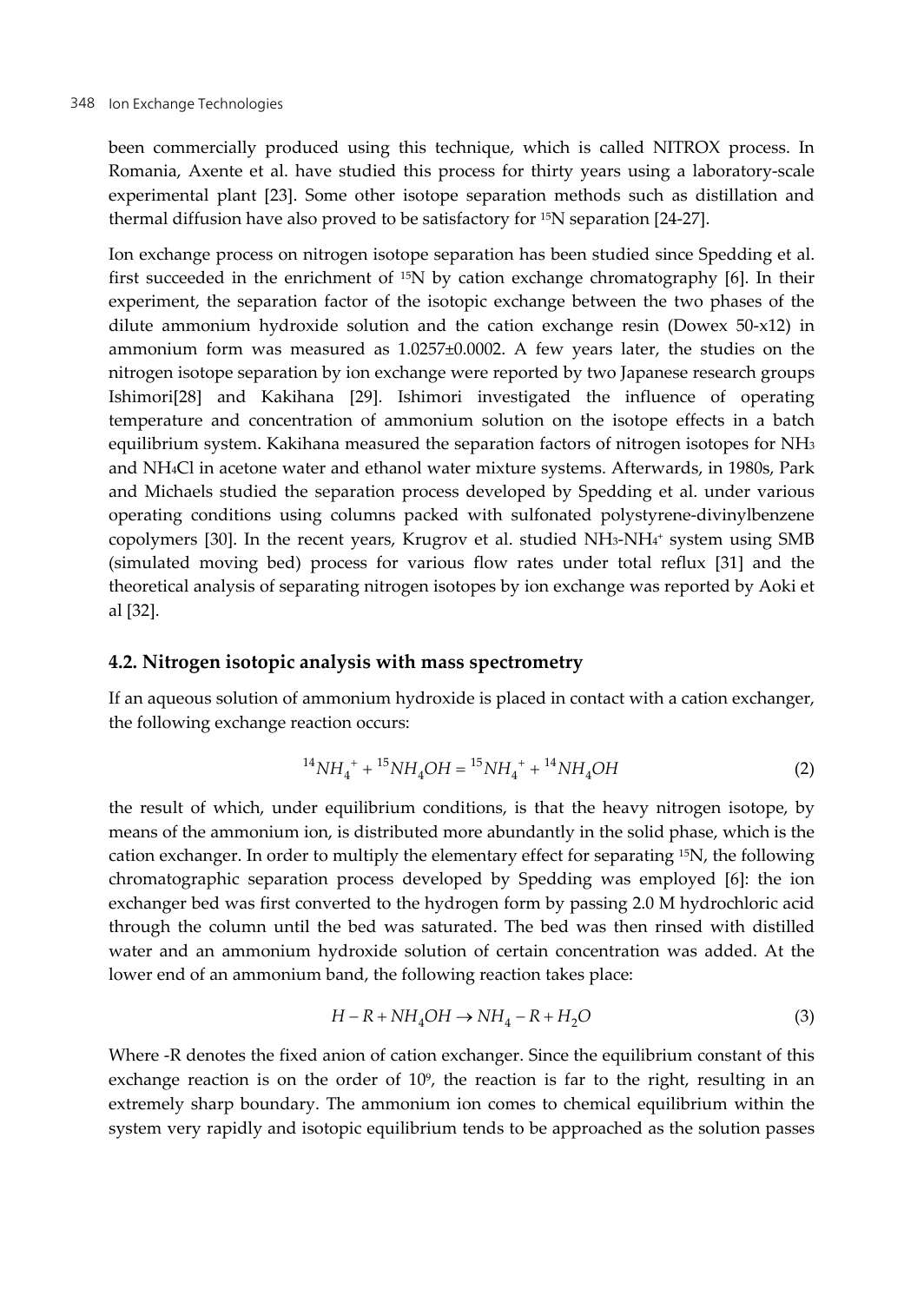over the cation exchanger. In the frontal analysis, the effluent is collected in fractions at the bottom of the column when the ammonia solution of which the front part of the ammonium band is emerged. Prior to the collection, certain volumes of hydrochloric acid are initially added in the sampling tubes to prevent the ammonia from degassing. Since the 15N isotope is depleted in the front of the band, 14N isotope is enriched in the effluent.

In the displacement band chromatographic process, an ammonia solution is fed into the column until an ammonium adsorption band of the desired length is formed. The concentration of the fed ammonia solution was adjusted approximately at the concentration of the eluent in each operation. A caustic solution (NaOH or LiOH) was then fed into the column to elute the ammonium band in the reverse breakthrough manner. At the top of the ammonium band, the following reaction takes place:

$$
NH_4 - R + NaOH(LiOH) \rightarrow Na(Li) - R + NH_4OH
$$
 (4)

which, having an equilibrium constant of about 10<sup>5</sup>, in turn guarantees a very sharp boundary at the rear end of the band. The ammonium ions are continuously released from the cation exchanger and converted to ammonium hydroxide by an equivalent of sodium (or lithium) ions which will be deposited at the rear edge of the band. The ammonium hydroxide solution moves down along the band until it reaches the front edge of the band. The diagram of the displacement band chromatographic process for separating nitrogen isotopes with the use of a cation exchanger is shown in Figure 2. The countercurrent movement of NH3-NH4+ ions in two phases develops a longitudinal isotopic distribution profile within the band. The 15N isotope is enriched in the rear end of the band. The effluent of the rear part of the band was collected in fractions at the bottom of the column.

The volume of the fraction was determined by gravimetry, measuring the weight of the sample solution. The concentrations of ammonium and sodium (lithium) ions in the fractions were determined by an ion chromatography analyzer. The collected samples in the form of ammonium chloride were converted to nitrogen gas by adding a solution of potassium hypobromide(KBrO). The reaction involved is as follows:

$$
2NH_4Cl + 3KBrO + 2NaOH = N_2 + 3KBr + 2NaCl + 5H_2O
$$
\n(5)

The solution of potassium hypobromide was prepared by following process:

- 1. Add 36.5 g of sodium hydroxide and 2.2 g of potassium iodide into 170 g of distilled water.
- 2. Cool the solution 1) by ice and then 25 g of bromine is added with agitation.
- 3. The yellow colored solution obtained is left standing in a refrigerator for overnight.

The KBrO solution was stored in a refrigerator since potassium hypobromide is easily decomposed to potassium bromide and oxygen in light or by elevation of temperature. The Rittenberg was employed in order to prepare nitrogen gas samples for isotopic analysis and the apparatus of the nitrogen conversion system is shown in Figure 3. The preparation procedure of nitrogen gas samples is described below: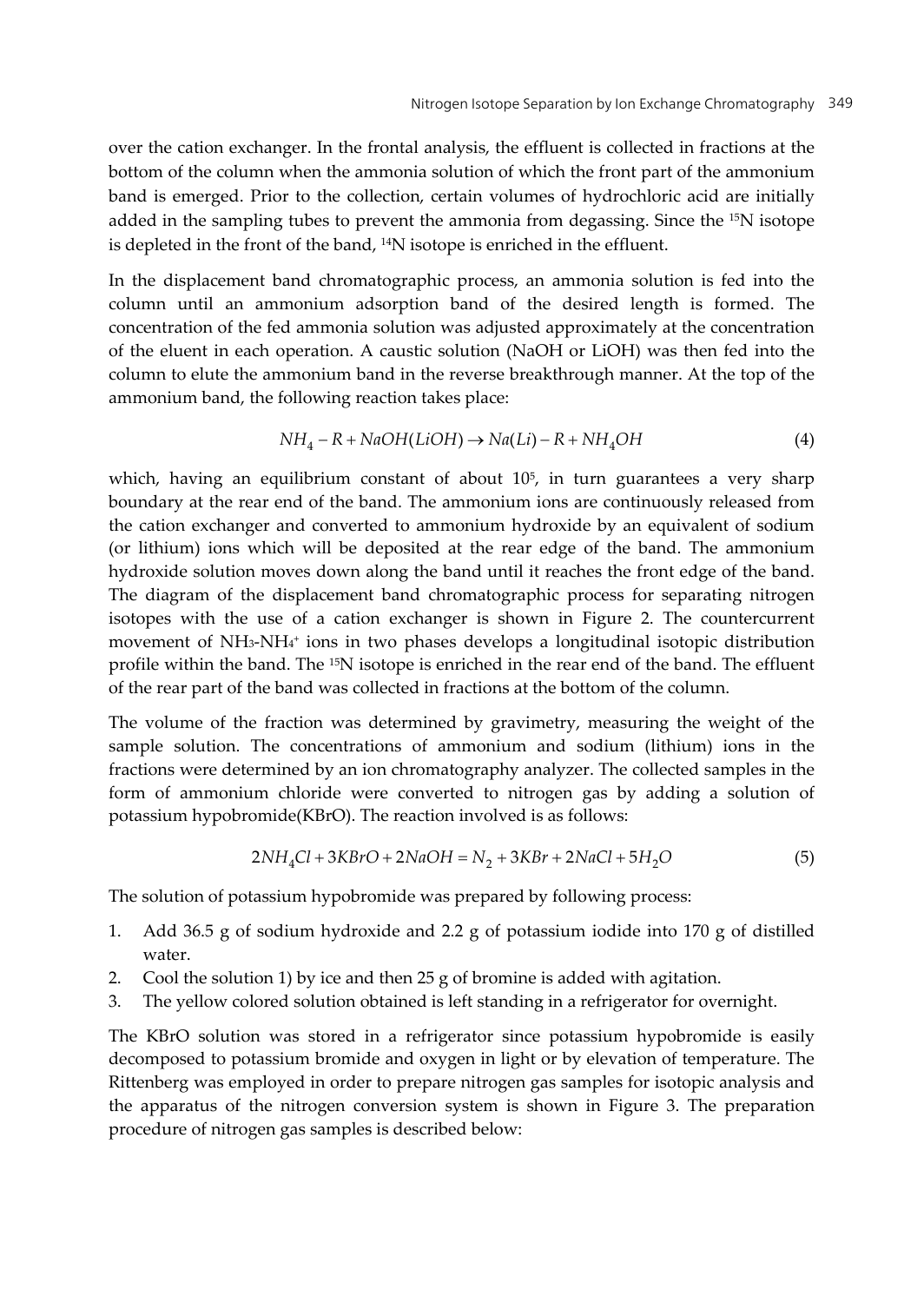

Figure 2. The diagram of the displacement band chromatographic process for nitrogen isotope separation

- 1. Put a certain volume of ammonium chloride sample  $(0.1-1.0 \text{ cm}^3)$  in one side and a stoichiometrically excess amount of potassium hypobromide in the other side of a Rittenberg glass tube A.
- 2. A cold trap D is cooled with liquid nitrogen to prevent contamination of water in the vacuum system during evacuation.
- 3. Freeze the solutions in the Rittenberg galss tube with liquid nitrogen.
- 4. Open the glass stopcocks B and C which are used to control the vacuum manipulations to pump out the air by an oil rotary pump. After the evacuation, the stopcock B is closed.
- 5. The liquid nitrogen vessel is then removed from the Rittenberg tube to admit the solutions to be melted.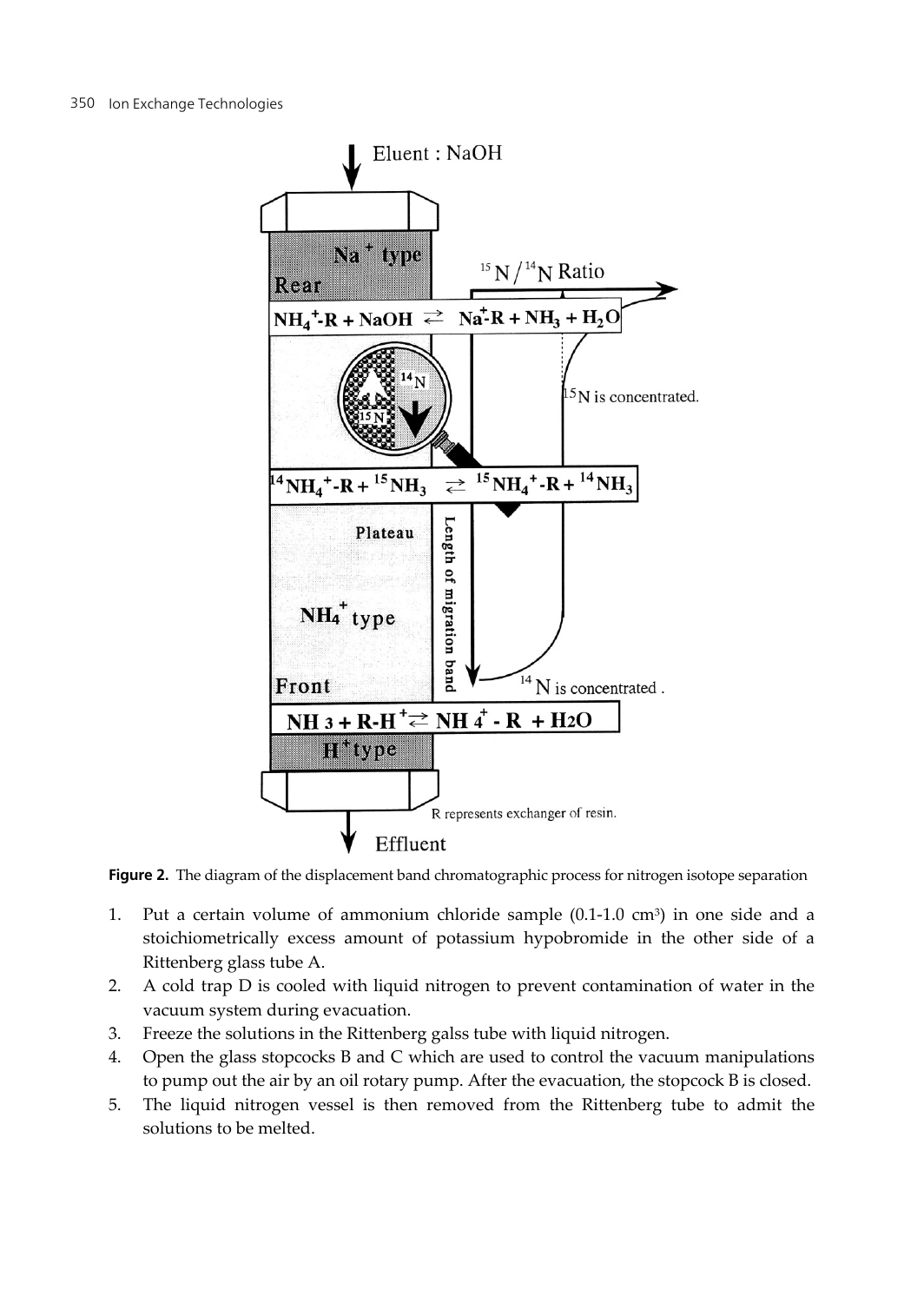- 6. Freeze the solutions again and open the stopcock B so that the gas generated during the melting is evacuated.
- 7. After the evacuation, both stopcocks B and C are closed and Rittenberg tube is taken off from the conversion system.
- 8. Finally, nitrogen gas is obtained by mixing the solutions of ammonium chloride sample and potassium hypobromide in the Rittenberg tube.
- 9. The nitrogen gas sample is then introduced to the mass spectrometer for the isotopic analysis.



**Figure 3.** Schematic apparatus of the nitrogen gas conversion system

## **5. The effect of migration distance to the nitrogen isotope separation**

The sulfuric strong acid cation exchange resin SQS-6(high porous type, cross linking 8%, particle size 60-90 um in the form of NH<sub>4</sub>+, provided by Asahi Chemical Industry Co., Japan) was packed uniformly in a pressurized glass column with a water jacket. The microscope view of H+ type SQS-6 resin was shown in Figure 4. The ion exchange resin in the column preliminarily conditioned to the H<sup>+</sup> form with 2.0 M HCl solution, then pure water was feed into the top of the column to remove the free  $H<sup>+</sup>$  in the resins. 0.2M NH<sub>4</sub>OH solution was feeded into the column to form 1.0 m ammonium adsorption band and the band was eluted by the displacing solution of 0.2M NaOH in the reverse break-through manner. The flow rate and band velocity were controlled by feeding pump and the column pressure was monitored by high pressure pump. The temperature of the column was kept constant throughout the experiments by passing the thermostated water through the water jacket. The effluent, which emerged from the column, was collected using a fraction collector. In order to prevent the NH4OH samples from de-gassing, certain volumes of excess HCl solutions were added in the collection tubes prior to the samplings. Considering the long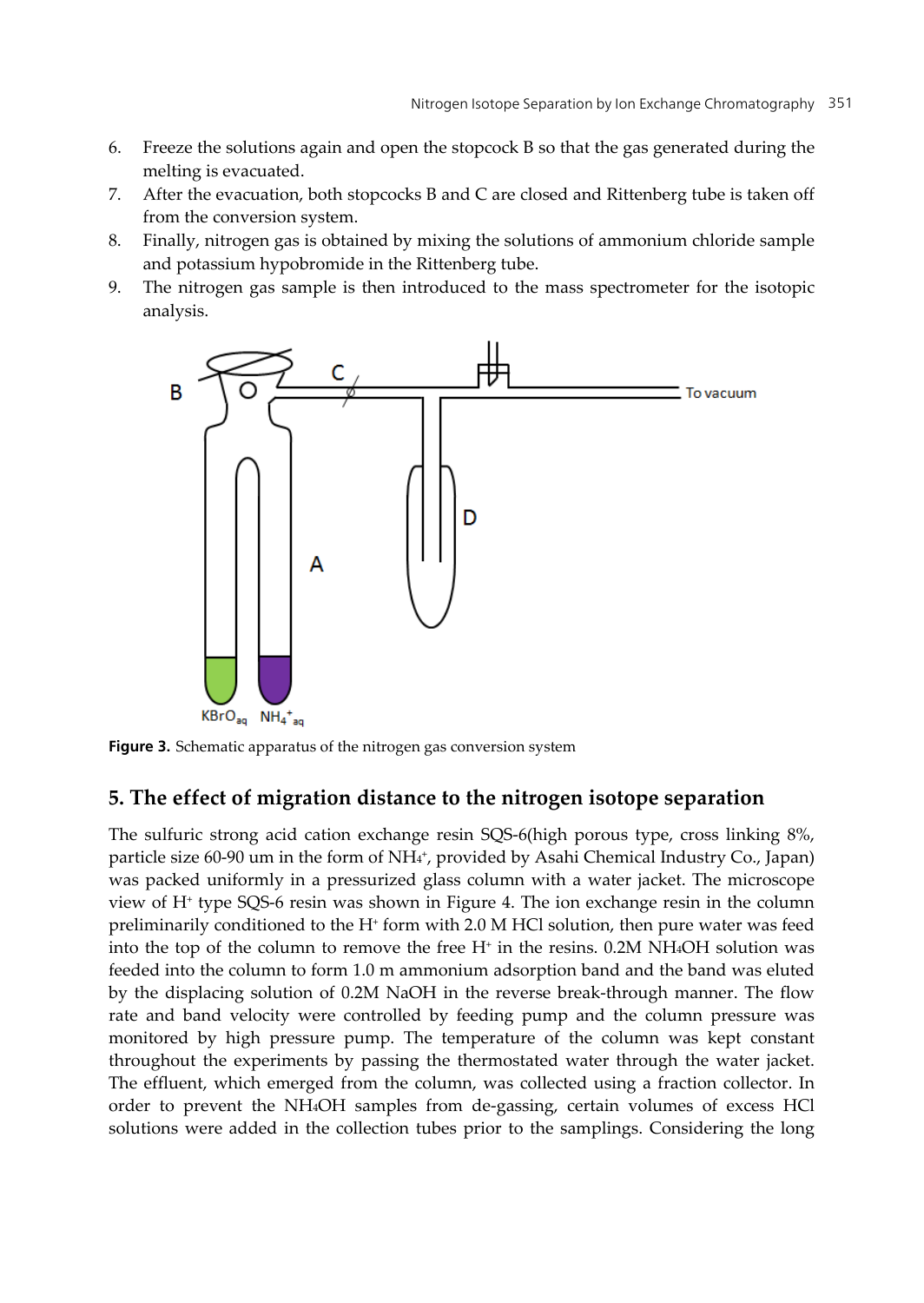migration distance for the purpose of large scale production, it is necessary to regeneration column after the ammonium adsorption band pass through certain column. When the rear boundary of ammonium adsorption band enter into the next column, the first column was separated from the connection system and eluted by 2.0M HCl for regeneration, the rinse volume was at least five times larger than that of the resin's volume. The concentrations of  $NH<sub>4</sub><sup>+</sup>$  in the fractions were determined by ion chromatography analyzer and the mass peaks of 14N15N and 14N14N of the samples were measured with the mass spectrometer and the isotopic abundance of 15N was calculated from the ratio of the peak height.



Figure 4. Microscope view of H<sup>+</sup> type SQS-6 resin

The separation of nitrogen isotopes by means of ion exchange resin is based on the isotopic fraction between ammonia in aqueous solution and ammonium ion in the ion-exchange resin as shown in the Equation 6. The single stage separation factor  $\alpha$  or the separation coefficient  $\varepsilon$  is defined by:

$$
\alpha = 1 + \varepsilon = \boxed{15N} \boxed{14N} / \boxed{15N} \boxed{14N} \tag{6}
$$

Where  $\|\cdot\|$  denotes the concentration of isotopes in the aqueous phase and  $\lceil \cdot \rceil$  the concentration of the isotopes in the resin phase.

In order to evaluate the chromatographic efficiency of nitrogen isotope enrichment, HETP (height equivalent to a theoretical plate) is introduced. HETP is usually calculated using the slope of the isotopic distribution curve in the steady-state of isotope separation after migration and is calculated by the following Equation 7:

$$
H = \frac{\varepsilon}{k} + \frac{1}{k^2 L} \tag{7}
$$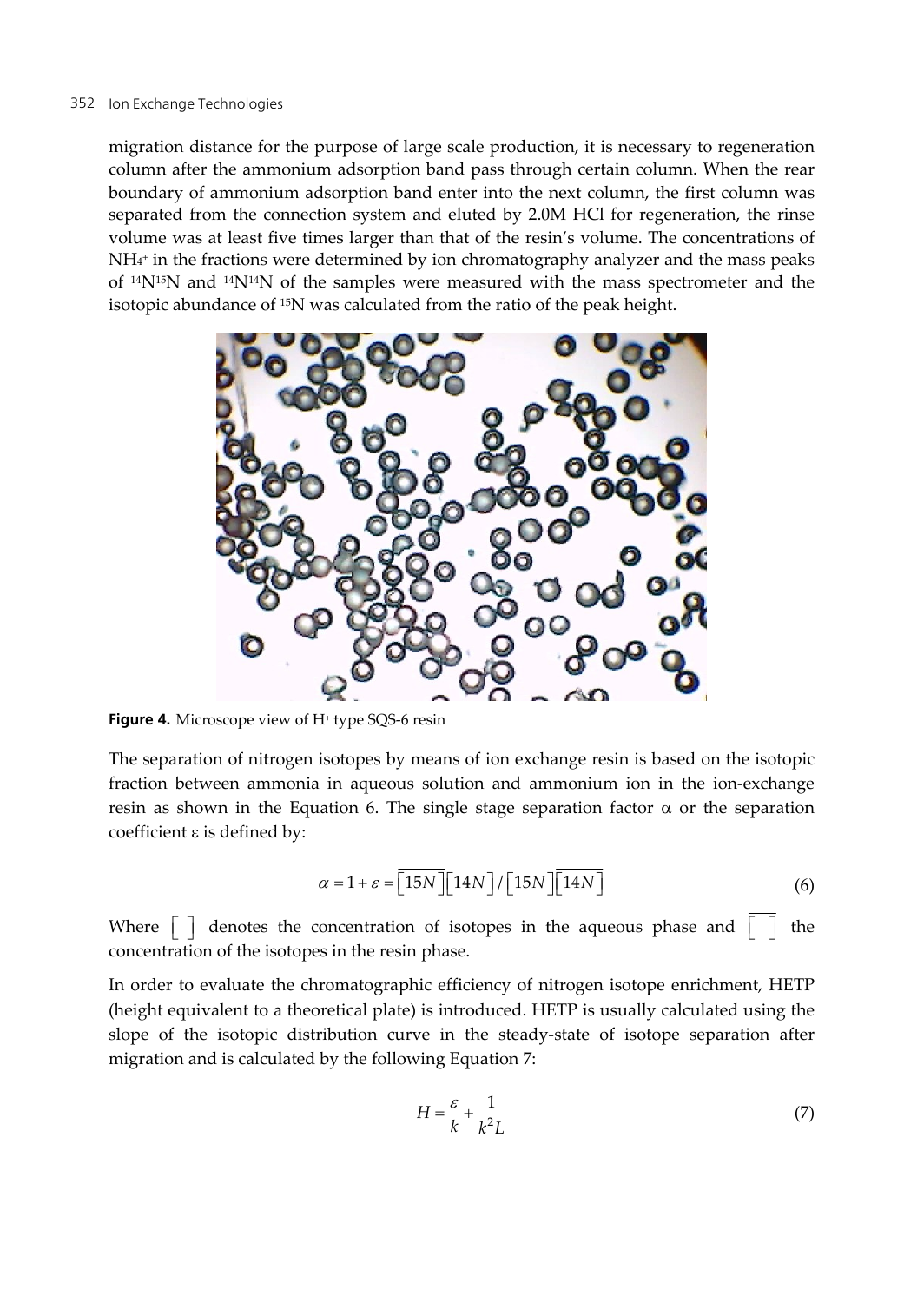Where H is the HETP and L is the migration length. The slope  $k$  is experimentally determined by using the following Equation 8:

$$
Ln(r - ro) = k(L - x)
$$
\n(8)

Where r is the isotopic ratio of nitrogen sample and r<sub>o</sub> is the isotope ratio of feeding material. The term  $(L-x)$  is the distance between inner band location  $x$  and the rear or front boundary of which the migration length is L. Equation 8 indicates that plotting  $ln(r-r_0)$  against (L-x) for the experimental data produces a linear line with the slope of k.

Nitrogen isotope separations with different migration distance were performed and the experimental conditions were mentioned in Table 1.

|               | Migration    | Column $\phi$ | Eluent NaOH | Flow rate                  | Band velocity |
|---------------|--------------|---------------|-------------|----------------------------|---------------|
| Run           | distance (m) | (mm)          | Conc.(M)    | $\text{(cm}^3\text{/min)}$ | (m/d)         |
|               | 3            | 10            | 0.22        | 0.98                       | 2.3           |
| $\mathcal{D}$ | 4            | 10            | 0.21        | 0.99                       | 2.3           |
| 3             | 10           | 10            | 0.23        | 1.0                        | 2.3           |
| 4             | 30           | 10            | 0.25        | 0.98                       | 2.3           |
| 5             | 30           | 8             | 0.20        | 1.5                        | 4.8           |

**Table 1.** Experimental conditions of chromatographic nitrogen isotope separation with different migration distance

The chromatographic elution curve for Run 4 as an example is given in Figure 5. It is seen that ideal displacement chromatograms are obtained and a sharp band boundary between the ammonium band and sodium band is maintained during the long migration at the current experimental conditions. The maintenance of the sharp band boundary is most important to obtain highly enriched isotope at the boundary region. Light isotope of 14N was enriched at the front boundary and the heavy isotope 15N was enriched at the rear boundary.

The two parameters of separation coefficient and HETP can be calculated from both front and rear boundary regions and the values were listed in Table 2. The observed  $\varepsilon$  at front and rear boundary should be coincident each other. As shown in Table 2, the observed separation coefficients at front and rear boundary are in good agreement in each Run. The separation coefficient is an equilibrium factor and should be constant, being independent of the migration distance. It is confirmed from the results listed in Table 2 in the cases other than Run1. The small values of separation coefficient of Run1 are probably due to the feed material of  $(NH<sub>4</sub>)<sub>2</sub>SO<sub>4</sub>$  solution and one in  $NH<sub>4</sub>SO<sub>3</sub>-R$  in the ion exchange resin are resemble each other. In such case, isotope effects do not occur between the two chemical species. Due to this fact, the effective length of migration is reduced by approximately 20%. This effect is reflected in the decrease in the separation coefficient in Run1.

It is also confirmed that the values of  $\varepsilon$  obtained from Run 4 are slightly reduced. Probably this is due to the remixing in the middle of the adsorption band. Figure 5 showed the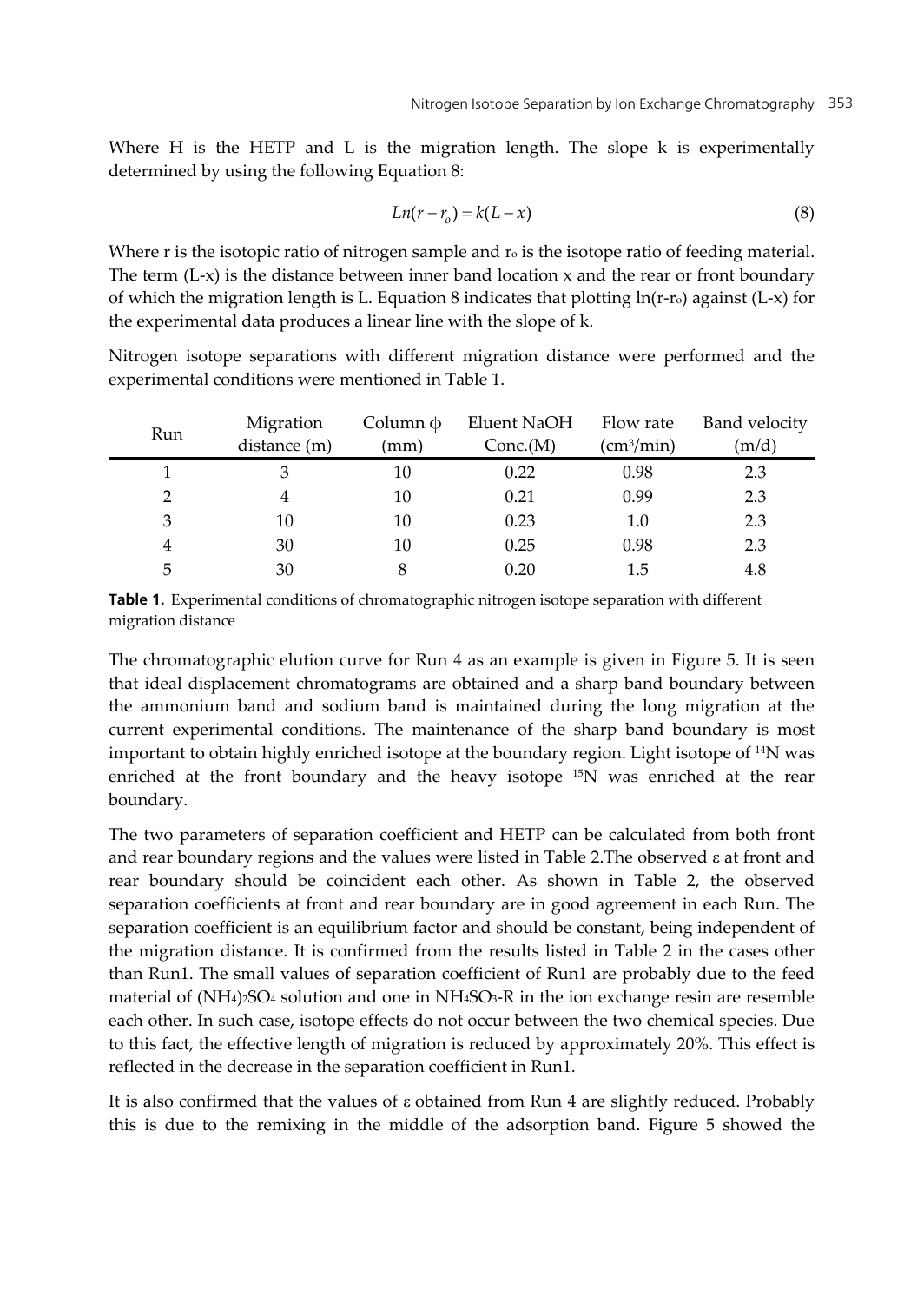chromatographic profile of Run 4. From the figure it can be seen that the isotopic plateau region is not seen, the enriched zone and the depleted zone are directly contacted because of the long migration. It should be noted that the values of  $\varepsilon$  obtained from the experiments using natural nitrogen (Run 3) are practically the same as those observed by using enriched nitrogen (Run 5);



**Figure 5.** Chromatographic profiles of ammonium ion concentration and isotopic enrichment of 30 m migration distances.

| Run            |             | Max. enrichment $(\%)$ | $\beta$ rear = $r_{\rm max}/r_{\rm o}$ | Separation coefficient HETP (mm) |       |       |      |
|----------------|-------------|------------------------|----------------------------------------|----------------------------------|-------|-------|------|
|                | Front $14N$ | Rear <sup>15</sup> N   |                                        | Front                            | Rear  | Front | Rear |
|                | 99.956      | 2.29                   | 6.4                                    | 0.016                            | 0.018 | 0.37  | 0.21 |
| 2              | 99.987      | 3.91                   | 11.1                                   | 0.025                            | 0.025 | 0.74  | 0.19 |
| 3              | 99.994      | 9.54                   | 28.7                                   | 0.024                            | 0.024 | 1.22  | 0.16 |
| $\overline{4}$ | 99.990      | 21.55                  | 78.9                                   | 0.021                            | 0.019 | 2.6   | 0.16 |
| 5 <sup>a</sup> | 99.143      | 99.678                 | 77.4                                   | 0.023                            | 0.022 | 0.39  | 1.58 |

Run 5 used  $80\%$  <sup>15</sup>N as feed solution, of which r<sub>o</sub> =4.

**Table 2.** Experimental results of chromatographic nitrogen isotope separation with different migration distance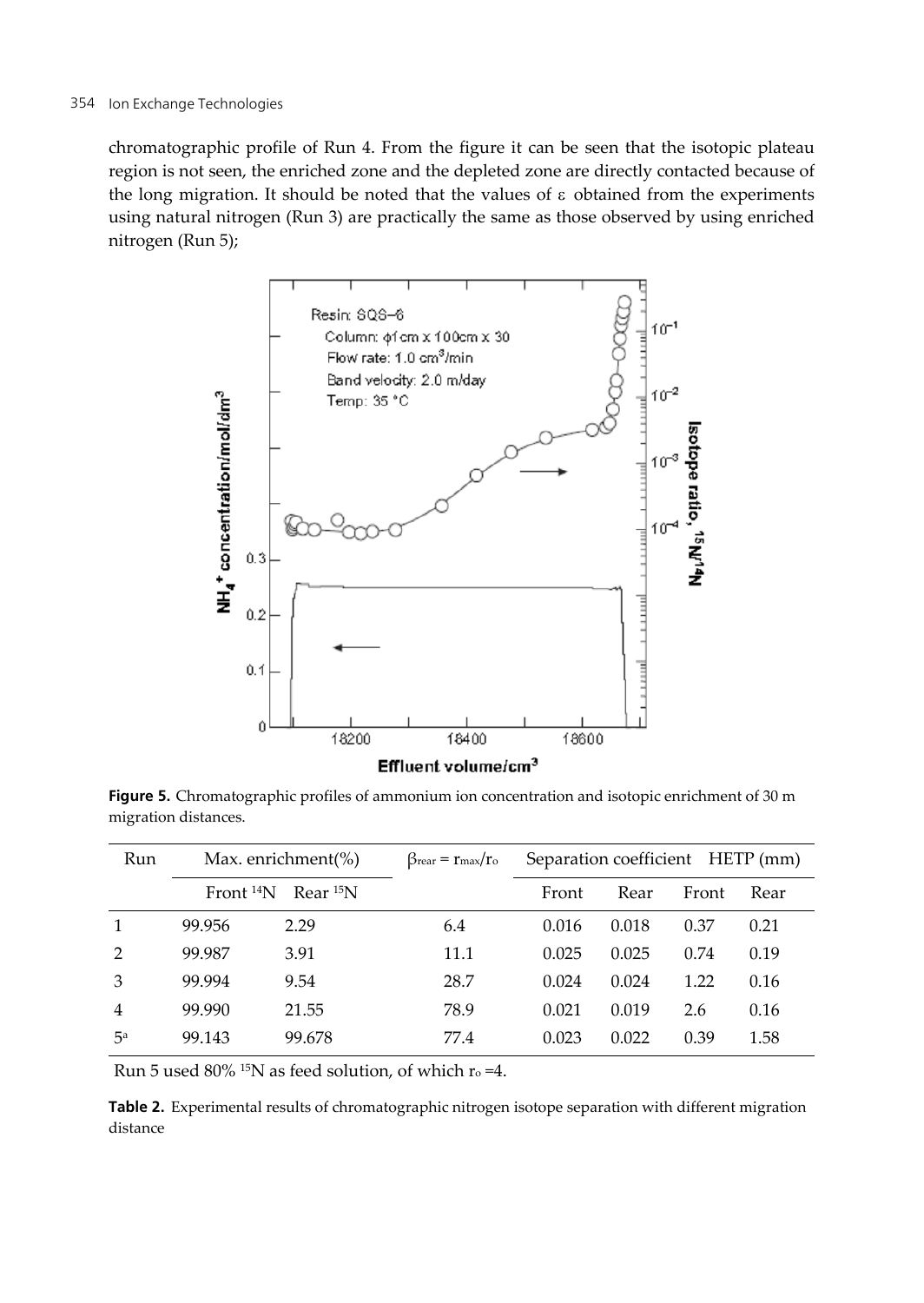The maximum enrichment  $\beta$  values are defined as the local enrichment factor of <sup>15</sup>N at the boundary as follows:

$$
\beta_{\text{rear}} = r_{\text{max}} / r_o \tag{9}
$$

Where r is the isotopic abundance ratio of <sup>15</sup>N against <sup>14</sup>N. The values of  $\beta$  calculated are listed in Table 2 and plotted as a function of migration distance in Figure 6. The slope of plots is unity, which means that the maximum enrichment  $\beta$  values are proportional to the migration distance up to 30 m. This fact suggests that the enrichment proceeds, forming an ideal shape of exponential enrichment curve at the band boundary region. In addition, it is quite interesting that  $\beta$  value of Run 4 using natural nitrogen is in very good agreement with that of Run 5 where 80% enriched nitrogen was used as feed material. This information is important and useful for designing the enrichment plant based on the present method of ion exchange chromatography.



**Figure 6.** Correlation between migration distance and the maximum enrichment of <sup>15</sup>N

In order to evaluate the efficiency of nitrogen enrichment in chromatographic migration, HETP is introduced and the calculated values of HETP are listed in Table 2. HETP values are small enough in the rear band region of Runs 1-4 where the enrichment of 15N is steadily proceeding. Similar phenomenon is observed in the front 14N enrichment zone of Run 5. In general, the HETP values are small when the enrichment process does not reach the high level. On the other hand, saturation of isotope enrichment gradually takes place and slope of the enrichment curve sharply decreases when high enrichment is attained. This is the case for the enrichment of 14N in Runs 1-4 and the enrichment of 15N in Run 5.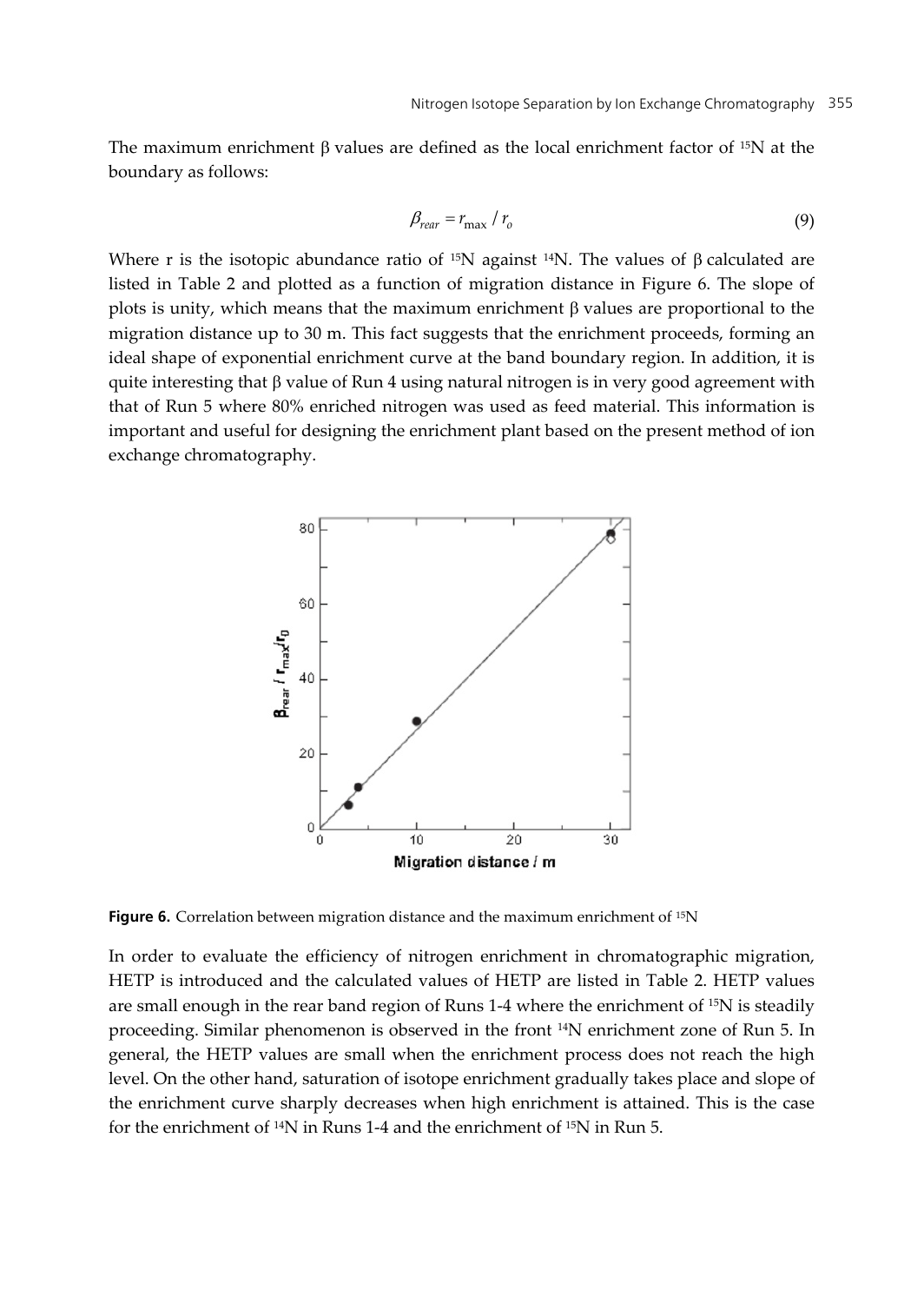The results of Run 1-4 clearly indicate that the practical limit of  $14N$  enrichment by the ion exchange packed column is 99.99%. The reason for this limit has not yet been elucidated, but it is estimated that this limit of 99.99% may be applicable for the enrichment of 15N as well. So far, the target of 15N enrichment for nitride fuels is 99.9%. The present work realized the enrichment of 99.678% <sup>15</sup>N in Run 5. The results suggest that the 99.9% <sup>15</sup>N is attainable by ion exchange enrichment.

# **6. The effect of cross linking to the nitrogen isotope separation**

Separation and concentration of a stable isotope from an isotopic mixture with natural occurrence is a very complex problem and usually, the isotopic separation coefficients of natural abundance are very low. In general, cation exchange process is a promising technique to produce highly enriched isotope due to the nature of small HETP value. Among the operating parameters in cation exchange process, cross linking is known as a decisive factor on the process of nitrogen isotope separation. It is interesting to evaluation the chromatographic performance of  $15N$  isotope separation by ion exchange resin with different percentage of cross linking.

The cation exchange resins with different cross linking were synthesized from the law material of styrene and the synthetic method was given in Figure 7. When different cross



**Figure 7.** Synthetic method of the cation exchange resin with different cross linking percentage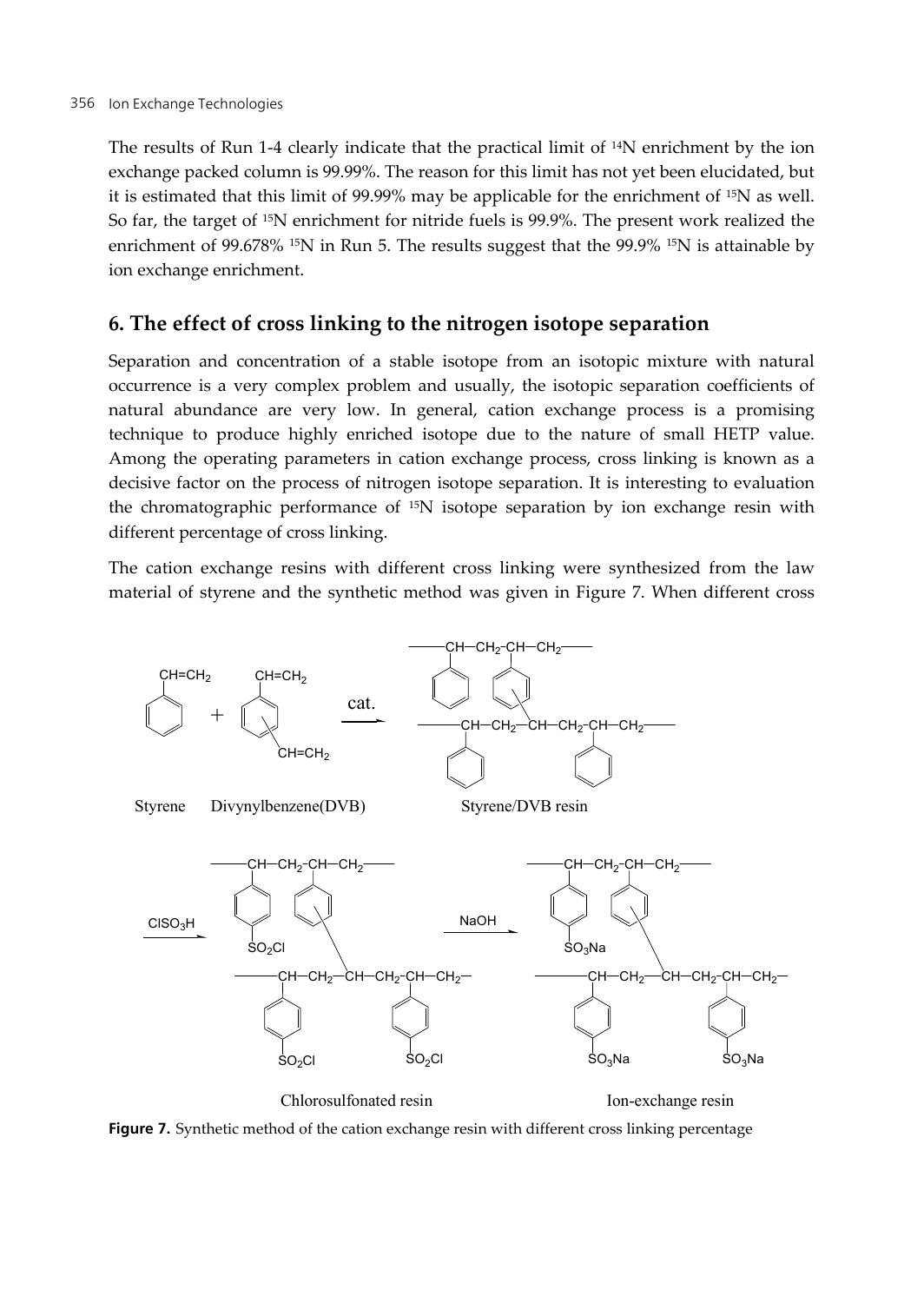linking was synthesized, high cross linking means high divynybenzene (DVB) materials contained in the resin structure and this means the percentage of ion exchange functional group was decreased in the same amount resin. The relationship between 15N enrichment percentage and cross linking with 2.0 m migration was given in Figure 8. Enriched 15N isotopes were decreased from 0.93 to 0.68 when compared with the cross linking of twenty and forty percentage. Since high cross linking means low exchange capacity, it is reasonable that the 15N enrichment percentage is reduced with the increase of cross linking at the same given migration distances. SQS-6 resin has 8% cross linking and 15N enrichment percentage was 1.56% when SQS-6 resin was performed under the same condition, and low cross linking resin has much higher enrichment ability than high cross linking resin.

The observed HETP values of different cross linking were plotted in Figure 9. It is seen in the figure that cross linking can affect the HETP value obviously. HETP value proportionally increase with the cross linking at the present work and low cross linking has much advantage for HETP. HETP value of 0.036 cm was obtained at the present system by using 20% cross linking and the present resin can be used for the large scale of nitrogen isotope industrial production.



**Figure 8.** Relationship between enriched 15N and cross linking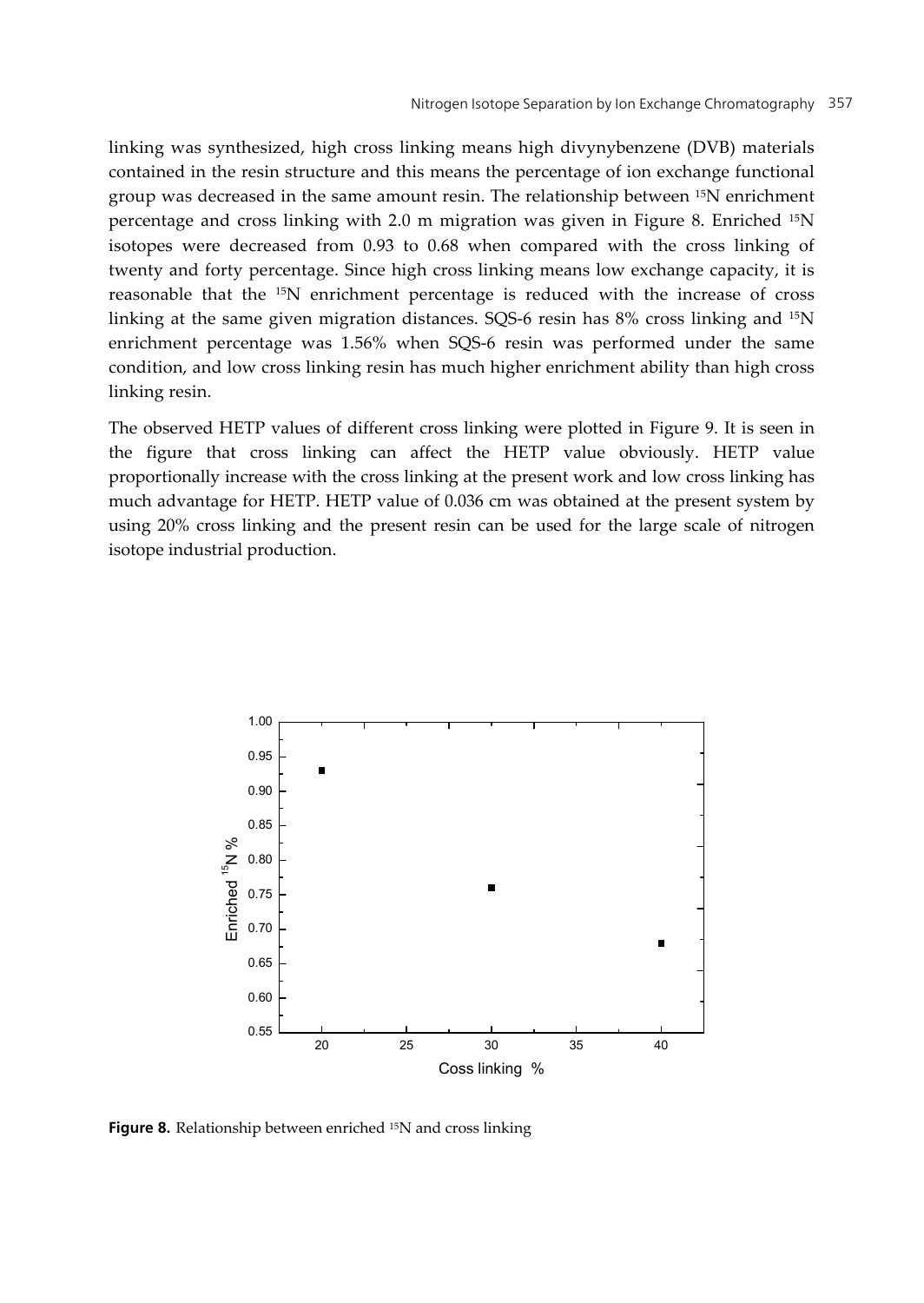

(Square dot was the result of SQS-6 resin)

**Figure 9.** Observed HETP values and cross linking

# **7. Preparation of highly enriched 15N by chemical exchange**

The migration distance and cross linking can both affect the nitrogen isotope separation. It has relatively low separation coefficient by ion exchange chromatographic method when compared with that of NITROX method, it is very difficult to prepare 99.9% 15N directly from natural abundance of 0.366%. At the present stage of industrial factory, NITROX was used widely to produce various percentages of 15N products. It is very difficult to get highly enriched 15N by this method. In order to improve feasibility of this method, one good idea is to combine NITROX method and ion exchange chromatography. Starting from the natural abundance, NITROX has advantage to enrich  $15N$  because of large separation coefficient; while when it reaches to relative highly enriched <sup>15</sup>N, due to the good merit of very small HETP value, the ion exchange chromatographic method is performed to get highly enriched 15N.

In order to simulate the industry scale, large diameter column  $(\phi=3.0 \text{ cm})$  and high speed band velocity were used in this stage. 100 g commercial NH4Cl (15N-80%) were feed into 3.0 cm diameter ion exchange columns. In order to shorten the ammonium adsorption time, the concentration of NH4Cl was adjusted to about 0.5 mol/dm3 and the length of ammonium adsorption band was 138 cm. Then 0.22 mol/dm3 NaOH was feed to the rear part of ammonium adsorption band to develop the adsorption band. The flow rate of feeding solution is 50 ml/min and the band velocity is 12 m/d. When the front boundary of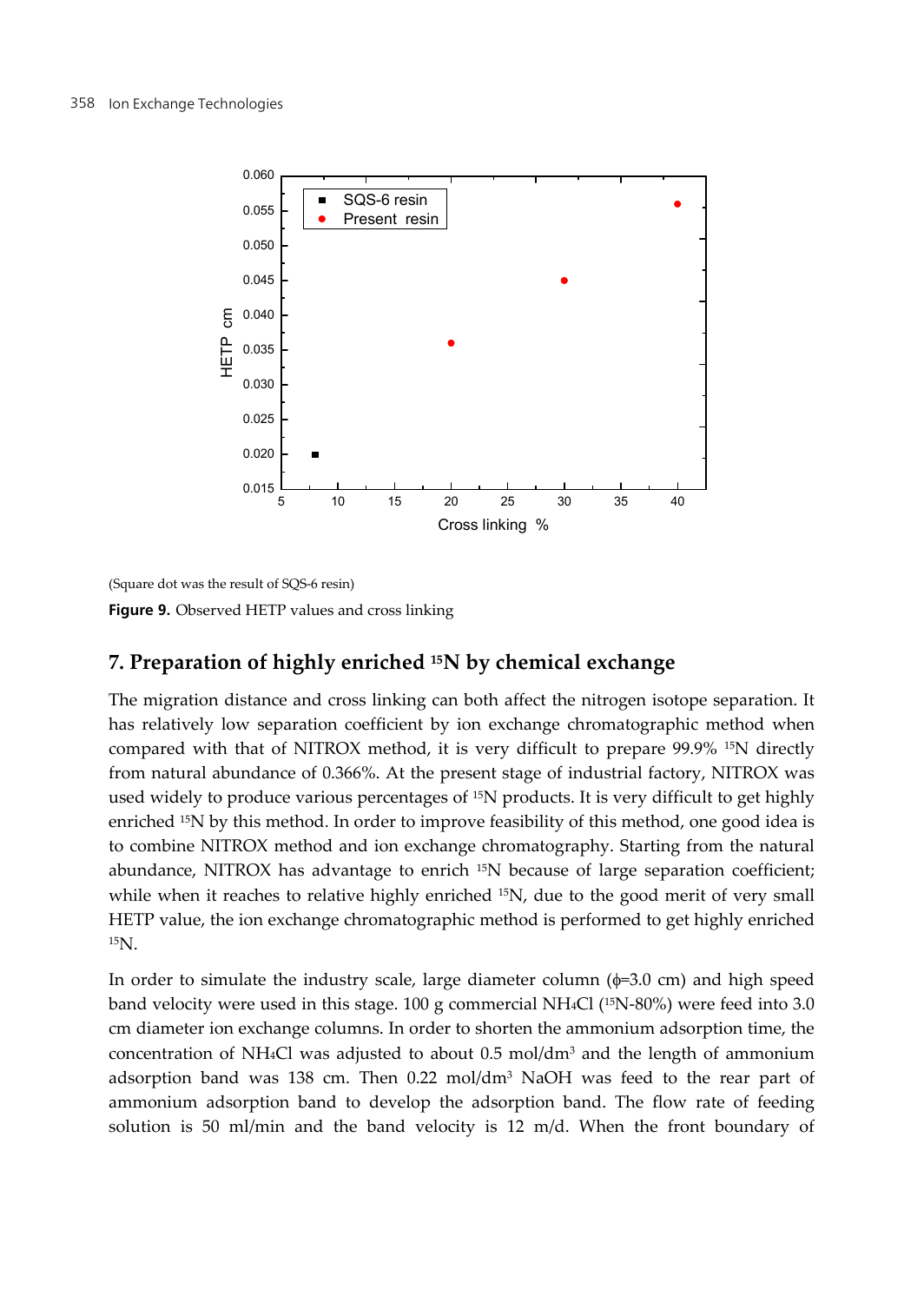ammonium adsorption band reached to twenty five meters, the three way valve was connected to the column for portion sampling. The sampling volume for each sample was about 0.5 ml for every seven minute and it's corresponding to 5.0 cm of adsorption band for each sampling. These samples were analyzed by mass spectrometer for determine the nitrogen isotopic ratio as the result of the migration distance equal to 25 meters. When the rear boundary of ammonium adsorption band passes through the three way valve, the sampling was stopped. In order to keep the length of ammonium adsorption band constant and to avoid band diffusion, total amount of 3.0 L pure water with same flow rate was feed to the top of the column to develop the inside part of free ammonium molecular of adsorption band, the free ammonium molecular was move to the front boundary and readsorb again at the front boundary. The adsorption band moved forward 22.5 cm after 3.0 L pure water washing. Five days later, NaOH solution was feed again to develop the migration distance until fifty meters. The operation condition was the same with the first stage. When the front boundary of ammonium adsorption band was reached to fifty meters, three way valve was connected to the column for portion sampling. The sampling volume for each sample was about 0.5 ml for every five minute and it's corresponding to 4.0 cm of adsorption band for each sampling. Before the rear boundary of ammonium adsorption band reach to three way valve, about 10 cm left the boundary, sampling was changed to whole fraction sampling and the volume of each sampling was 30 ml and each corresponds to 1.0 cm of adsorption band, the sampling time was 45 second. Before sampling, excess amount of HCl was added to each bottle for neutralization. After the rear boundary pass through three way valve, 3.0 L pure water was feed to the top of column.

The large scale experimental conditions and results were listed in Table 3 and the chromatographic isotopic distribution curve of 25 m and 50 m migration distance were given in Figure 10 and Figure 11. During the long chromatographic operation, small amount ammonium ion exists in the tailing and may cause to the decrease the final isotope separation effect; this is the disadvantage of the long chromatographic operation. From the isotopic ratio curve of Figure 10 and Figure 11, the front boundary of ammonium adsorption band, the 14N isotopes could be continually enriched to over 99% which starting from 20%. On the contrary, 15N isotope was enriched in the rear boundary regions steadily. Compare the results by Run1 and Run2 in Table 3, both are starting from 80%-15N NH4Cl, the main differences are column diameter and flow rate. In Run3, high flow rate (50 ml/min) and 3.0 cm diameter column was used. The results show that at the rear band, both results have nearly the same values of separation coefficient (0.022) and HETP (0.16cm). At Run3, the highest percentage of enriched <sup>15</sup>N was 99.756%, higher than the value of 99.672% by Run2, even if the migration distance in Run3 is shorten than Run2. This means the speed of ion exchange between sodium and ammonium is very fast, and high flow rate does not affect to the HETP and separation coefficient in this operation systems. It is obviously that high flow rate has advantage to get highly enriched 15N and is much suitable to industrial operation. Run 3 and Run 4 were within the same experiment in a whole experiment; here it was divided into two parts. From the results of Run3 and Run4, 15N was steadily enriched with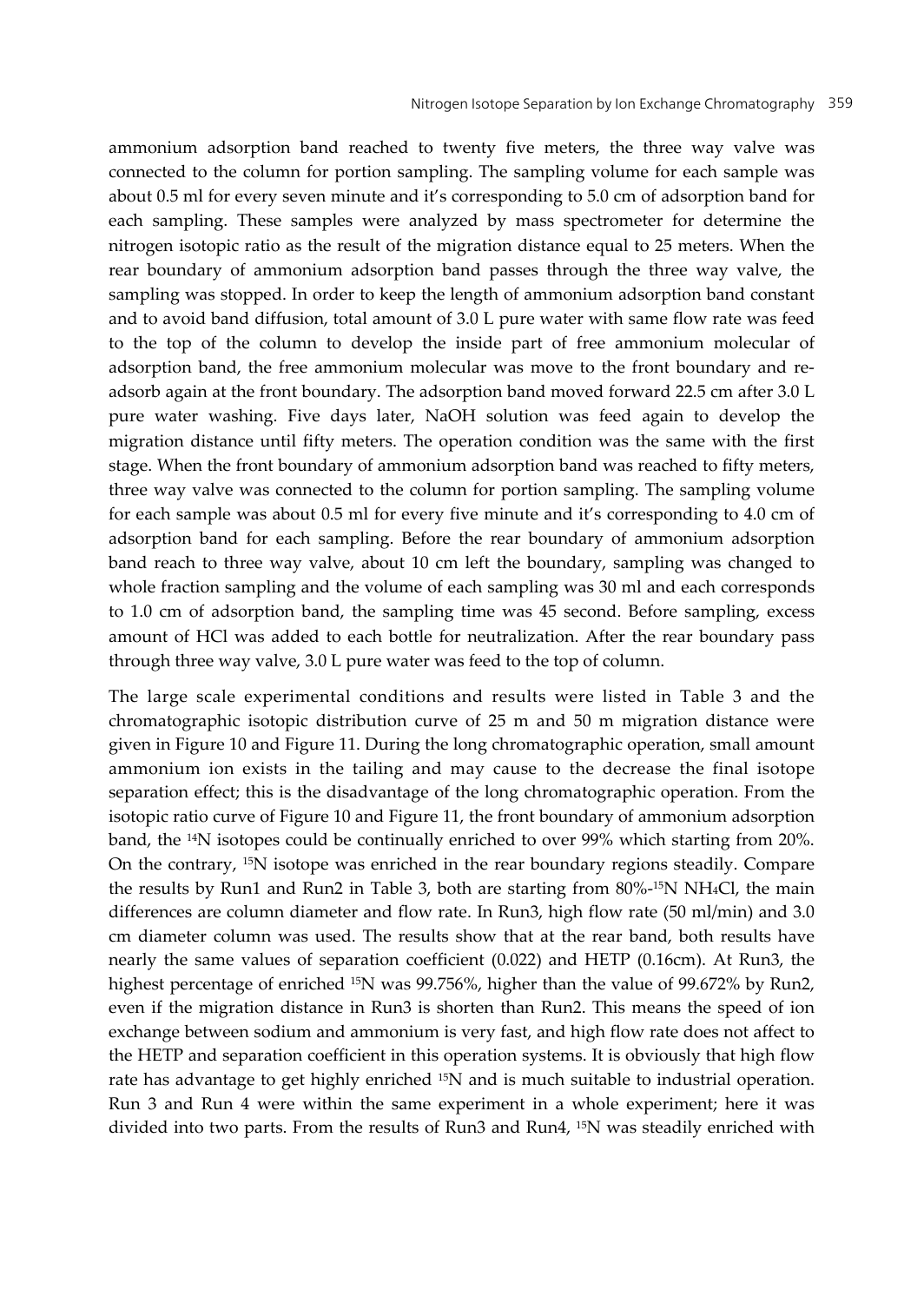| 360 Ion Exchange Technologies |  |
|-------------------------------|--|
|-------------------------------|--|

| Run No.                           | Run 1                                       |                         | Run 2                                       |                         | Run 3                                       |                         |  |
|-----------------------------------|---------------------------------------------|-------------------------|---------------------------------------------|-------------------------|---------------------------------------------|-------------------------|--|
| Resin                             | SQS-6 high porous cation exchange resin     |                         |                                             |                         |                                             |                         |  |
| Feed solution                     | 0.19M NH <sub>4</sub> Cl ( <sup>15</sup> N- |                         | 0.50M NH <sub>4</sub> Cl ( <sup>15</sup> N- |                         | 0.50M NH <sub>4</sub> Cl ( <sup>15</sup> N- |                         |  |
|                                   | $80\%)$                                     |                         | $80\%)$                                     |                         | $80\%)$                                     |                         |  |
| Effluent solution                 |                                             | 0.20M NaOH              | 0.23M NaOH                                  |                         | 0.24M NaOH                                  |                         |  |
| Temp. K                           | 308                                         |                         |                                             |                         |                                             |                         |  |
| Migration distance m              | 30                                          |                         | 25                                          |                         | 50                                          |                         |  |
| Column diameter mm                | 8                                           |                         | 30                                          |                         | 30                                          |                         |  |
| Ammonium<br>adsorption band m     | 1.0                                         |                         | 1.38                                        |                         | 1.38                                        |                         |  |
| Flow rate ml/min                  | 1.5                                         |                         | 50                                          |                         | 50                                          |                         |  |
| Band velocity m/d                 | 4.8                                         |                         | 11.1                                        |                         | 14.4                                        |                         |  |
| Adsorption capacity<br>$Q$ mmol/m |                                             | 74.3<br>1230            |                                             |                         | 1250                                        |                         |  |
| Boundary                          | Front $14N$                                 | Rear<br>15 <sub>N</sub> | Front <sup>14</sup> N                       | Rear<br>15 <sub>N</sub> | Front <sup>14</sup> N                       | Rear<br>15 <sub>N</sub> |  |
| Nitrogen %                        | 99.143                                      | 99.672                  | 96.617                                      | 99.756                  | 99.710                                      | 99.859                  |  |
| Separation coefficient            | 0.023                                       | 0.022                   | 0.022                                       | 0.022                   | 0.023                                       | 0.023                   |  |
| Slope coefficient Ks              | 0.6104                                      | 0.1541                  | 0.5218                                      | 0.1569                  | 0.4919                                      | 0.1599                  |  |
| HETP cm                           | 0.039                                       | 0.158                   | 0.044                                       | 0.157                   | 0.048                                       | 0.145                   |  |

**Table 3.** The experimental conditions and results for nitrogen isotope separation by using 80% 15NH4Cl

the increase of the long migration distance, but the increasing trend becomes very low. For the first twenty five meter's migration, 15N has been enriched to 99.756%, after another twenty five meter's operation, the final maximum enrichment percentage reached to 99.859%. Enriched  $15N$  is only increased 0.1% by another twenty five meter's migration, although the highly enriched regions became broaden and we can get much volume of 15N which the percentage is over 99.8%. The separation coefficient of Run3 and Run4 is same because of the same operation condition; Run4 has relatively smaller HETP value than the value of Run 3. It indicates that long chromatographic operation has advantage and can steadily enrich 15N to very high percentage. The reason why the enriched 15N could not enrich to higher percentage in the present operation system may come from the stopping during the operation between Run3 and Run4. Because of the stopping by one week, the inner ammonium adsorption band may take remixing within the middle adsorption band. Highly enriched 15N at rear band will mix with middle level enriched 15N which was located in the middle band. If this operation restarts again, it will take long distance chromatographic operation to compensate the mixing and reach to the same percentage of <sup>15</sup>N with twenty five meter's operation. From this result, the effective migration distance may be less than fifty meters. This can be confirmed by the analysis of the isotopic curve of Run 3 and Run 4 in Figure 10 and Figure 11. In Figure 10, there is a flat regions existing in the middle ammonium adsorption band, in this region, the ratio of  $15N/14N$  is the same with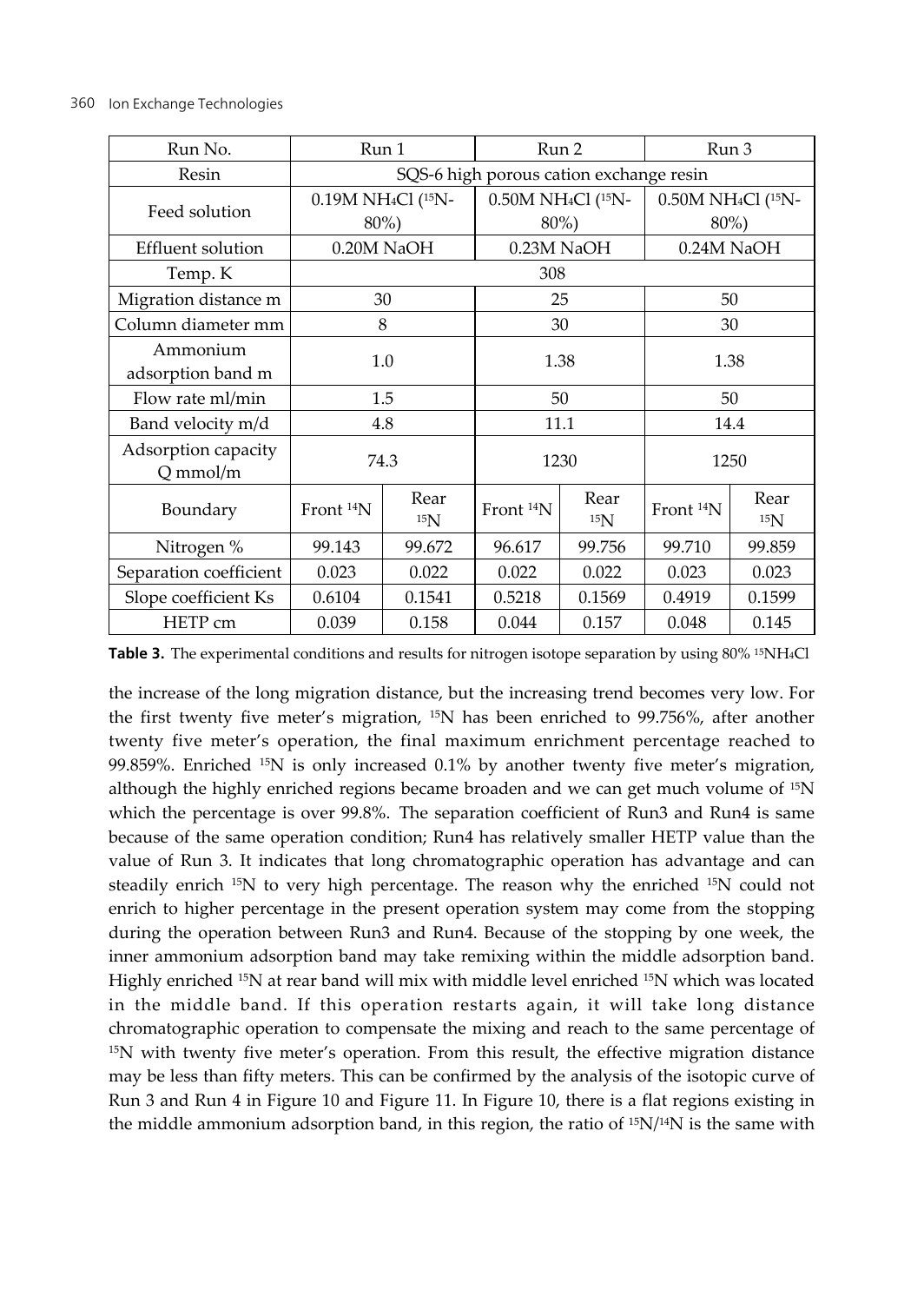

**Figure 10.** 15N/14N isotopic ratio (25 meter)



**Figure 11.** 15N/14N isotopic ratio (50 meter)

the original feeding solution, 80%. At the rear boundary of the isotopic distribution curve, the slope of isotopic curve is still kept sharpness. In Figure 11, it was found that this flat region almost disappears and the isotopic ratio of 15N/14N was steadily increasing in the whole ammonium adsorption band. At the rear boundary region of the isotopic curve, there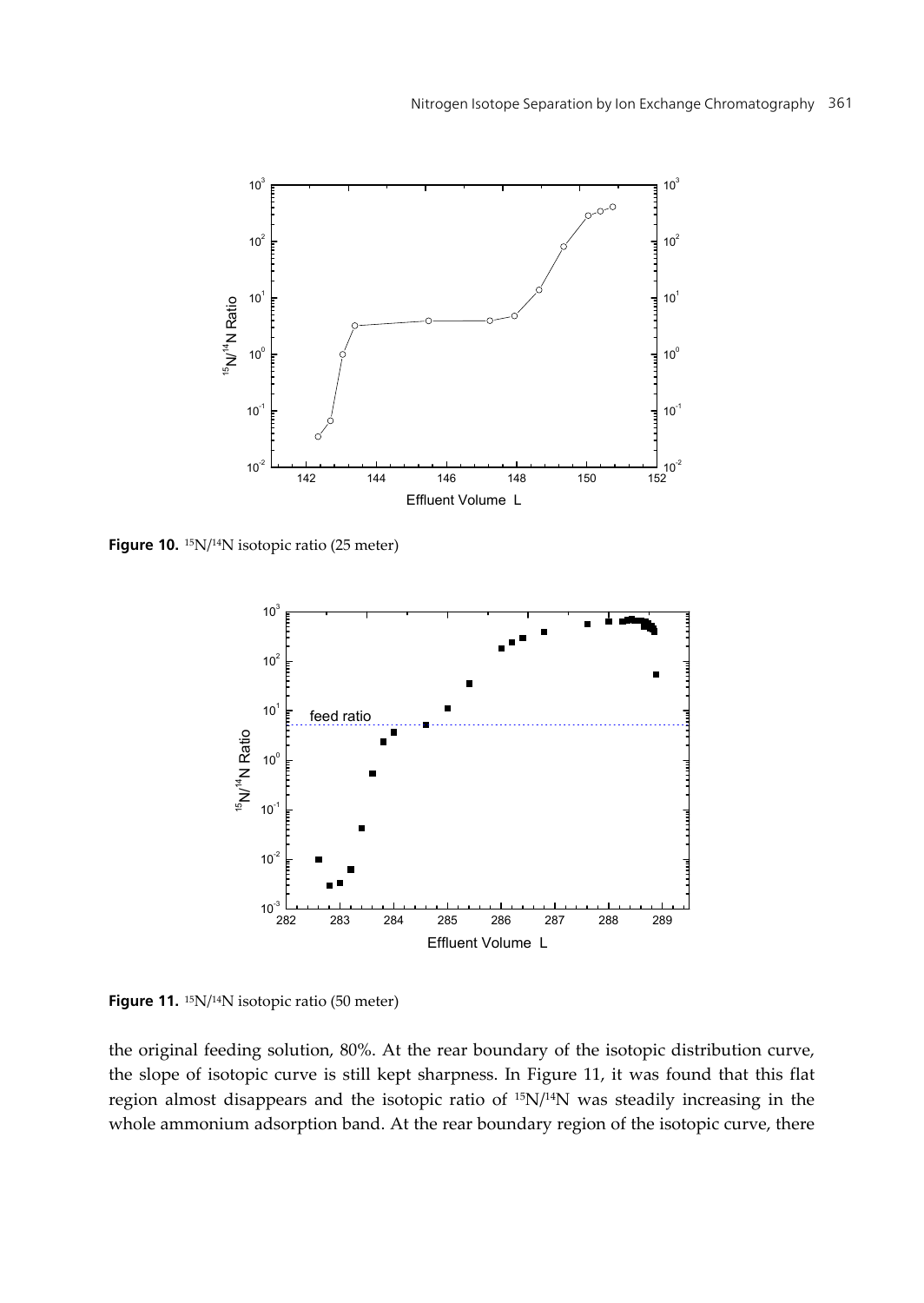is a large amount of highly enriched 15N and the slope coefficient of isotopic distribution curve becomes flat. This is the evidence that by long chromatographic operation, highly enriched 15N was remixing again with the middle level enriched 15N in the middle position of ammonium adsorption band. The percentage and gram distribution of enriched 15N which along with ammonium adsorption band were listed in Table 4. 15N was mainly concentrated in the adsorption band which range from 64.5-152.03 cm in the adsorption band and 4.6 gram of highly enriched 15N(>99.82%) were successfully obtained.

| Adsorption band length | Percentage distribution of <sup>15</sup> N | 15 <sub>N</sub> |
|------------------------|--------------------------------------------|-----------------|
| <sub>cm</sub>          | $\%$                                       | g               |
| $0 \sim 28.5$          | $<$ 4.118                                  | 0.0566          |
| $28.5 \sim 33$         | $4.118 \sim 35.32$                         | 0.3539          |
| $33 \sim 46.5$         | $35.32 \sim 80.39$                         | 2.2598          |
| $46.5 \sim 64.5$       | $80.39 \sim 91.81$                         | 3.2737          |
| $64.5 \sim 82.5$       | $91.81 \sim 98.73$                         | 3.5679          |
| $82.5 \sim 123$        | $98.73 \sim 99.79$                         | 8.1944          |
| $123 \sim 147.3$       | $99.79 \sim 99.86$                         | 4.6148          |
| $147.3 \sim 152.03$    | $99.86 \sim 99.69$                         | 0.8185          |

**Table 4.** Percentage and gram distribution of enriched <sup>15</sup>N along ammonium adsorption band by 50 m chromatography

# **8. Conclusion of nitrogen isotope separation by ion exchange method and the comparison with NITROX separation method**

Long chromatographic operations were studied to nitrogen isotope separation by using 80% enriched 15N-NH4Cl. The main purpose was to get very highly enriched 15N isotope and to study how the flow rate and column diameter affect to nitrogen isotope separation. From the results obtained by each runs, it was confirmed that front and rear boundary could enrich 14N and 15N steadily to very high percentage. Since the feeding and elution solution are same for Run 1, Run 2 and Run 3, the same separation coefficients should be obtained no matter the migration distance. Due to the small amount of ammonium remained on the column, separation effect became slightly decrease with long chromatographic migration distance, especially by large diameter columns. When compared with the results of Run 2 and Run 3, the HETP value of Run 3 is smaller than Run2.

During the long operation, 15N can be steadily enriched to very high purity. Because the remixing phenomena take place, the highly enriched 15N will penetrated into the middle band, it decreased the maximum enrichment percentage of 15N, but the highly enriched zones became broadened with long migration distance. The maximum percentage of enriched <sup>15</sup>N was 99.859% and 4.6 gram of highly enriched <sup>15</sup>N (99.82%) were successfully obtained by fifty meter's operation.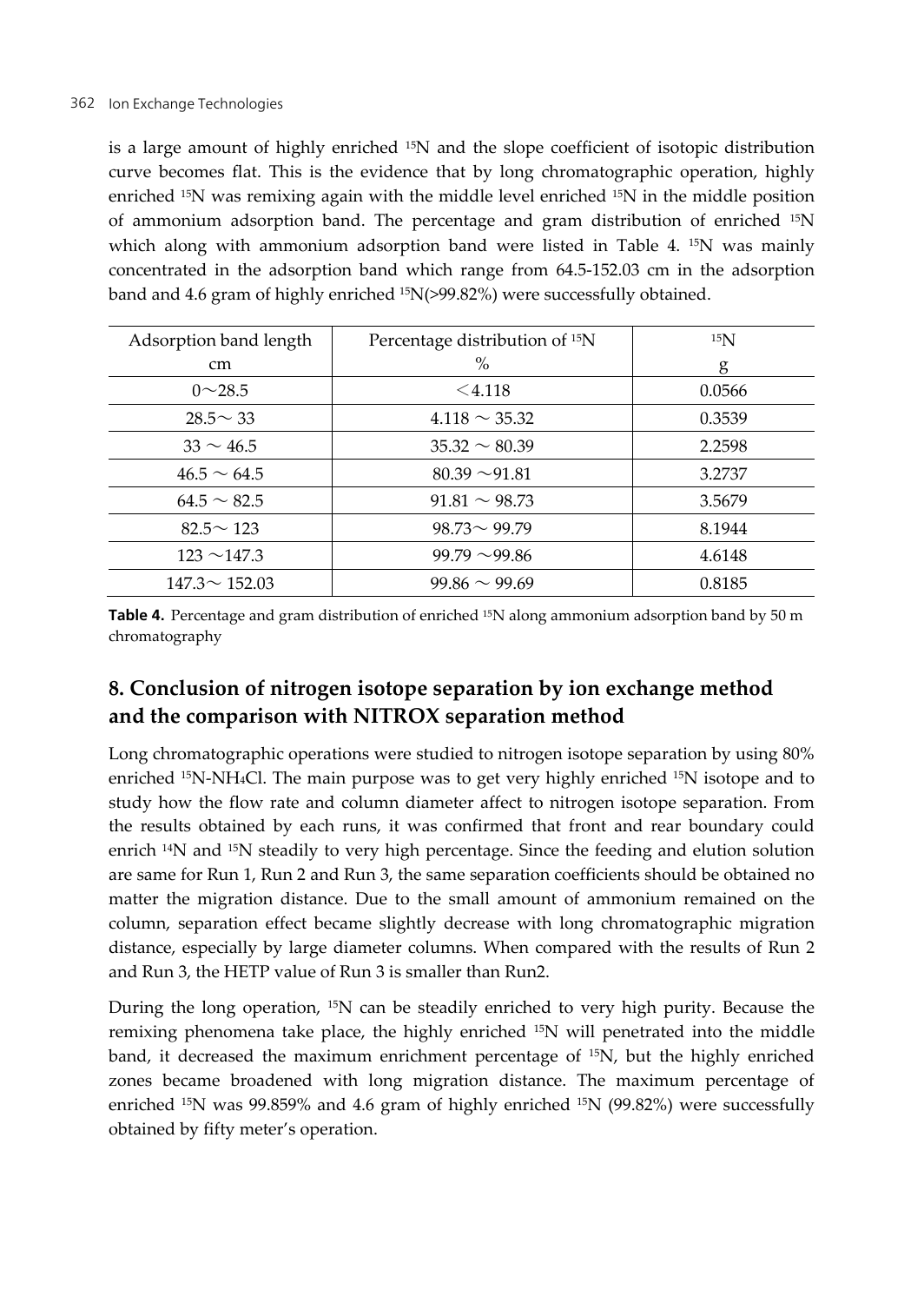Chemical exchange of nitrogen oxide system has been discussed for nitrogen isotope separation deeply in early times. Fifty years ago, W.Spindel and T. Taylor performed nitrogen isotope separation by chemical exchange (NITROX) with the condition of 15 ml/min of 10 mol/dm<sup>3</sup> nitric acid, containing the natural <sup>15</sup>N abundance [7]. They produced material containing 6.0 g of nitrogen analyzing  $99\%$  <sup>15</sup>N by twenty-five days continuously columns operation. Because of the large separation factor (1.055) by using NITROX method, most of industrial scale plants in the world are adopted with this method to produce nitrogen isotopes. As mentioned above, ion exchange method has the advantage of very small HETP, it can obtain very highly enriched nitrogen isotopes and no large amount of waste gas and liquid occurred, it can be widely used if combined with NITROX method when <sup>15</sup>N has been enriched to the percentage of, for example, 80%. One problem come from ion exchange method is the capacity of resin. The ion exchange NH4-R/NH3aq on cation exchange resin being inefficient for large scale production, according to the small flow rate accepted in the separation columns. That involves utilization of too large diameter separation columns with prohibitive amount of cation exchange resin.

Taking into account that the world market is about 20 to 40 Kg  $^{15}$ N annually, the supply of that isotope for nitride fuel production for nuclear power reactors (NPR) and accelerator driven system (ADS) would therefore demand an increase in production capacity by a factor of 1000. For an industrial plant producing 100 t/y 15N, using present technology of isotopic exchange in NITROX system, the first separation stage of the cascade would be feed with 10M HNO3 solution of 600 ml/h flow rate. If conversion of HNO3 into NO, NO2, at the enriching end of the columns, would be done with gaseous  $SO<sub>2</sub>$ , for a production plant of 100 t/y <sup>15</sup>N, a consumption of 4 million ton  $SO_2$ /y and a production of 70% H2SO<sub>4</sub> waste solution of 4.5 million ml/y are estimated. The reconversion of  $H<sub>2</sub>SO<sub>4</sub>$  into  $SO<sub>2</sub>$  in order to recycle of  $SO_2$  is a problem to be solved to compensate the cost of  $SO_2$ , and to diminish the amount of H2SO4 waste solution. If it's considered that all ADS installations for minor actinides transmutation utilize nitride fuel with  $15N$ , the need of that isotope is about 4 t/y, with a cost of 400 million USD (the price of 15N was considered 100 USD). It should be taken into consideration an important price reduction of 15N in order to make possible its utilization for large scale production of nitride fuel for NPRs and ADSs.

## **Author details**

Xingcheng Ding\* and Xunyue Liu *Institute of Nuclear Agricultural Science, Zhejiang University, Hangzhou, P.R.China* 

## **Acknowledgement**

The authors would like to express best thanks to Professor Yasuhiko Fujii, Dr. Tatsuya Suzuki and Dr. Masao Nomura, Research Laboratory for Nuclear Reactors, Tokyo Institute of Technology, Japan for their kindly guidance in technical and material supporting.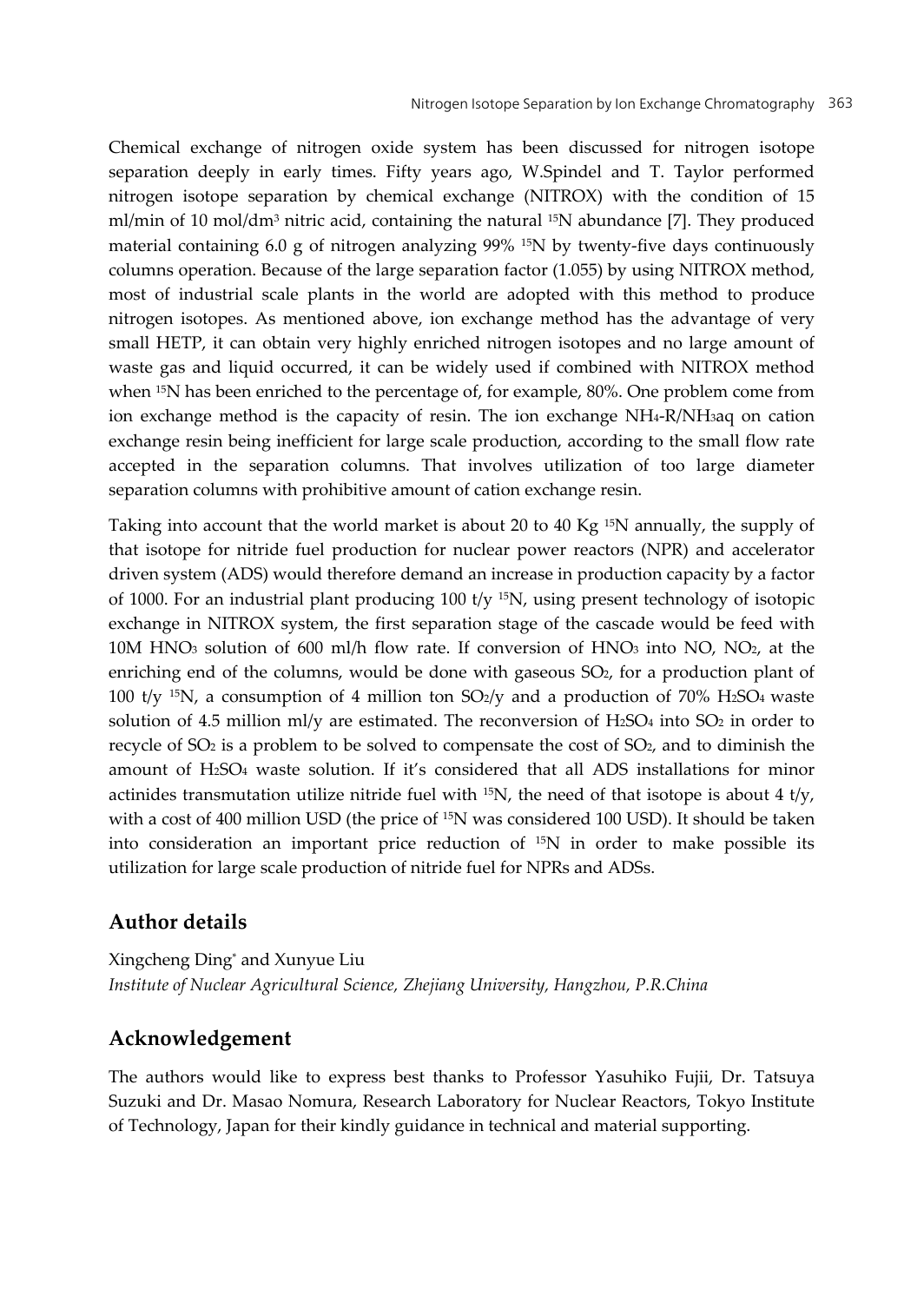## **9. References**

- [1] Ban Y, Nomura M, Fujii Y (2002)Chromatographic Separation of Lithium Isotopes With Silica Based Monobenzo-15-crown-5 Resin. J.nucl.sci.technol.39(3): 279-281.
- [2] Ban Y, Nomura M, Fujii Y(2001)Isotope Effects of Strontium in Crown Ether Chromatography. Sep.sci.technol. 36(10):2165-2180.
- [3] Ismail I, Fukami A, Nomura M, Fujii Y(2000)Anomaly of 155Gd and 157Gd Isotope Effects in Ligand Exchange Reactions Observed by Ion Exchange Chromatography. Anal. chem.72: 2841-2845.
- [4] Matin M, Ismail I, Nomura M, Fujii Y(2002) Isotope Effects of Copper in Cu(II) Malate Ligand Exchange System Studied by Using Ion Exchange Displacement Chromatography, Sep.sci.technol. 37(9): 2129-2142.
- [5] Nomura M, Higuchi N, Fujii Y(1996)Mass Dependence of Uranium Isotope Effects in the U(IV)-U(VI)Exchange Reaction. J.am.chem.soc. 118: 9127-9130.
- [6] Spedding F, Powell J, Svec H(1955) A Laboratory Method for Separating Nitrogen Isotopes by Ion Exchange. J.am.chem.soc. 77(23): 6125-6132.
- [7] Spindel W, Taylor T(1956)Preparation of 99.8% Nitrogen-15 by Chemical Exchange. J.chem.phys. 24: 626-627.
- [8] Fujii Y, Aida M, Okamoto M, Oi T(1985)A Theoretical Study of Isotope Separation by Displacement Chromatography. Sep.sci.technol. 20(5&6): 377- 392.
- [9] Ishida T(2002)Isotope Effect and Isotope Separation: A Chemist's View. J.nucl.sci.technol.39(4): 407-412.
- [10] Ishida T, Ono Y(2006)Early History of Chemical Exchange Isotope Enrichment and Lessons We Learn. J.nucl.sci.technol. 43(4): 391-399.
- [11] Montanez A, Abreu C, Gill P, Hardarson G, Sicardi M(2009)Biological Nitrogen Fixation in Maize(Zea mays L.) by 15N Isotope-Dilution and Identification of Associated Culturable Diazotrophs. Biol fertil soils.45: 253-263.
- [12] Sarr P, Khouma M, Sene M, Guisse A, Badlane A, Yamakawa T(2008)Effect of Pearl Millet-Cowpea Cropping Systems on Nitrogen Recovery, Nitrogen Use Efficiency and Biological Fixation Using the 15N Tracer Technique. Soil. sci .plant. nutr. 54: 142-147.
- [13] Bosshard C, Sorensen P, Frossard E, Dubois D, Mader P, Nanzer S, Oberson A(2009)Nitrogen Use Efficiency of 15N-labelled Sheep Manure and Mineral Fertilizer Applied to Microplots in Llong-term Organic and Conventional Cropping Systems. Nutr. cycl.agroecosyst.83:271-287.
- [14] Hood R(2001)Evaluation of A New Approach to the Nitrogen-15 Isotope Dilution Technique, To Estimate Crop N Uptake From Organic Residues in The Field. Biol.fert.soils. 34(3): 156-161.
- [15] Sorensen P, Thomsen I(2006)Separation of Pig Slurry and Plant Utilization and Loss of Nitrogen-15-labeled Slurry Nitrogen. Soil. sci. soc. am. j. 69: 1644-1651.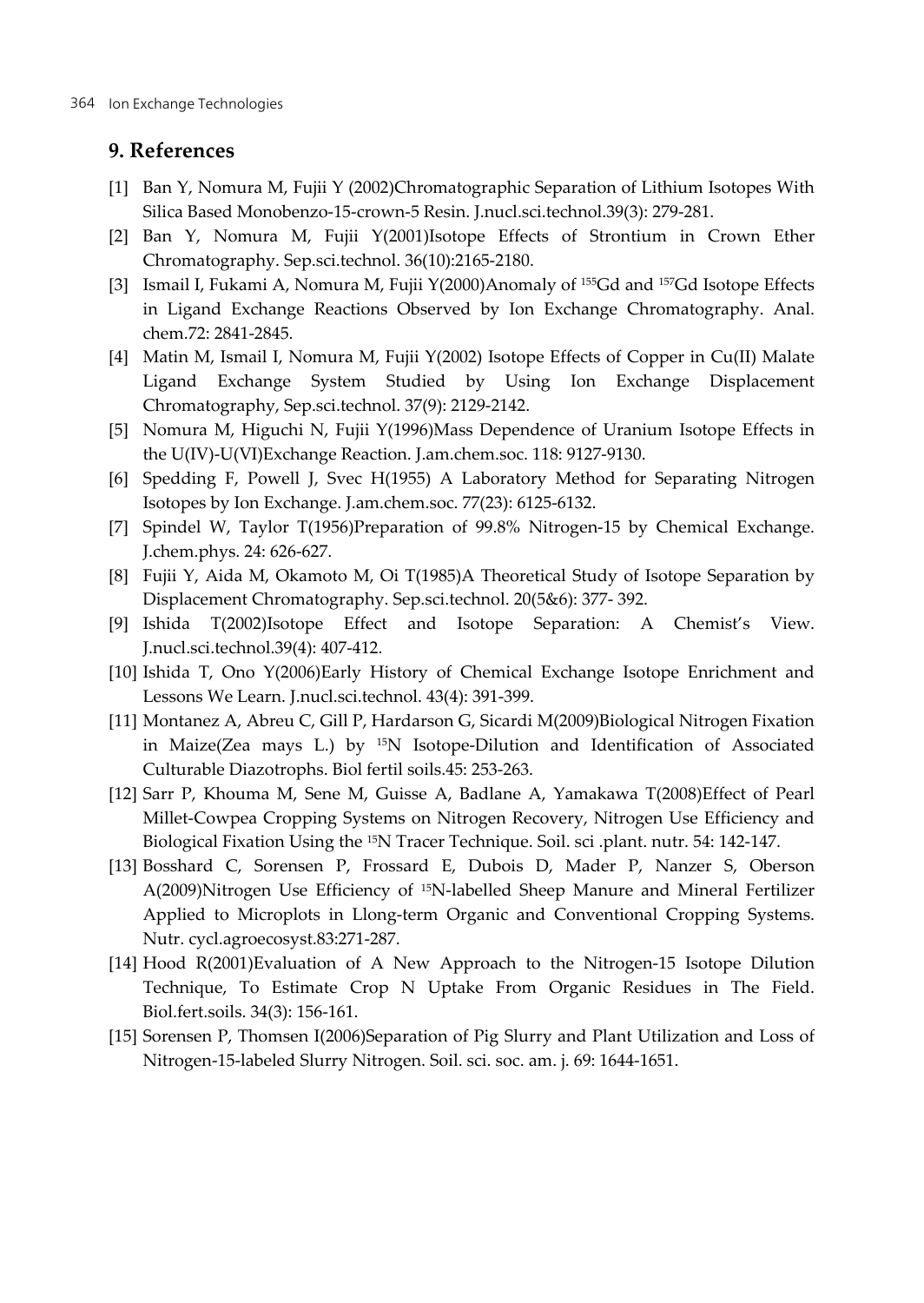- [16] Thomsen I, Kjellerup V, Jensen B(1997)Crop Uptake and Leaching of 15N Applied in Ruminant Slurry With Selectively Labeled Faeces And Urine Fractions. Plant soil.197: 233-239.
- [17] Gutser R, Ebertseder Th, Weber A, Schraml M, Schmidhalter U(2005)Short-term and Residual Availability of Nitrogen After Long-term Application of Organic Fertilizers On Arable Land. J. plant. nutr. soil sci. 168(4):439-446.
- [18] Ding X, Suzuki T, Nomura M, Aida M, Fujii Y(2005)Nitrogen Isotope Enrichment For Nitride Fuel by Using Hybrid Chemical Exchange Process. Prog.nucl.Energy. 47: 420- 425.
- [19] Ding X, Kaneshiki T, Arima M, Nomura M, Suzuki T, Fujii Y(2008) High Enrichment of <sup>15</sup>N Isotope by Ion Exchange For Nitride Fuel Development. Prog. nucl. Energy. 50: 504-509.
- [20] Ding X, Nomura M, Suzuki T, Fujii Y(2008)High Enrichment of 15N by Chromatographic Chemical Process.J.Chroms.A 1201: 65-68.
- [21] Urey H, Huffman J, Thode H, Fox M(1937)Concentration of  $^{15}N$  by Chemical Methods. J. chem. phys. 5: 856-867.
- [22] Spindel W, Taylor T(1956) Preparation of 99.8% Nitrogen-15 by Chemical Exchange. J. chem. phys. 24: 626-627.
- [23] Axente D, Baldea A, Abrudean M(1992) Isotope Separation by Chemical Exchange, Proceedings of the International Symposium on Isotope Separation and Chemical Exchange Uranium Enrichment. In Fujii Y, Ishida T, Takeuchi K, editors. Bulletin of the Research Laboratory for Nuclear Reactors, Tokyo Institute of Technology. pp 357-367.
- [24] Mills T, Garcia M, Vandervoort R, McInteer B(1989) A Chemical Exchange System for Isotopic Feed to a Nitrogen and Oxygen Isotope Separation Plant. Sep. sci.technol.24:415-428.
- [25] Kendall J(1942)Separation of Isotopes and Thermal Diffusion. Nature .150:136-140.
- [26] Majumdar S(1951)The Theory of The Separation of Isotopes by Thermal Diffusion. Phys. review, 81(5): 844-848.
- [27] Spindel W, Taylor T (1955) Concentration of Nitrogen-15 by Chemical Exchange in a Thermal Diffusion Column.J. chem. phys. 23(7): 1318-1322.
- [28] Tatsukiro I(1960)The Nitrogen Isotopic Equilibrium Between Ammonia and Ammonium Ion. Bull.chem.soc.jpn. 33: 516-519.
- [29] Kakihana H(1963)A Fundamental Study On the Ion Exchange Separation of Lithium, Nitrogen and Uranium Isotopes. J. DE chimie physique ET DE physico-chimie biologique 60(1-2): 81-88.
- [30] Park W, Michaels E(1988)Separation of Nitrogen Isotopes by Displacement Band Chromatography. Sep. sci. technol. 23: 1875-1889.
- [31] Kruglov A, Andreev B, Pojidaev Y(1996)Continuous Isotope Separation in Systems With Solid Phase. II. Separation of Nitrogen Isotopes With Use of Ion-exchange Resin. Sep. sci. technol.31: 471-490.